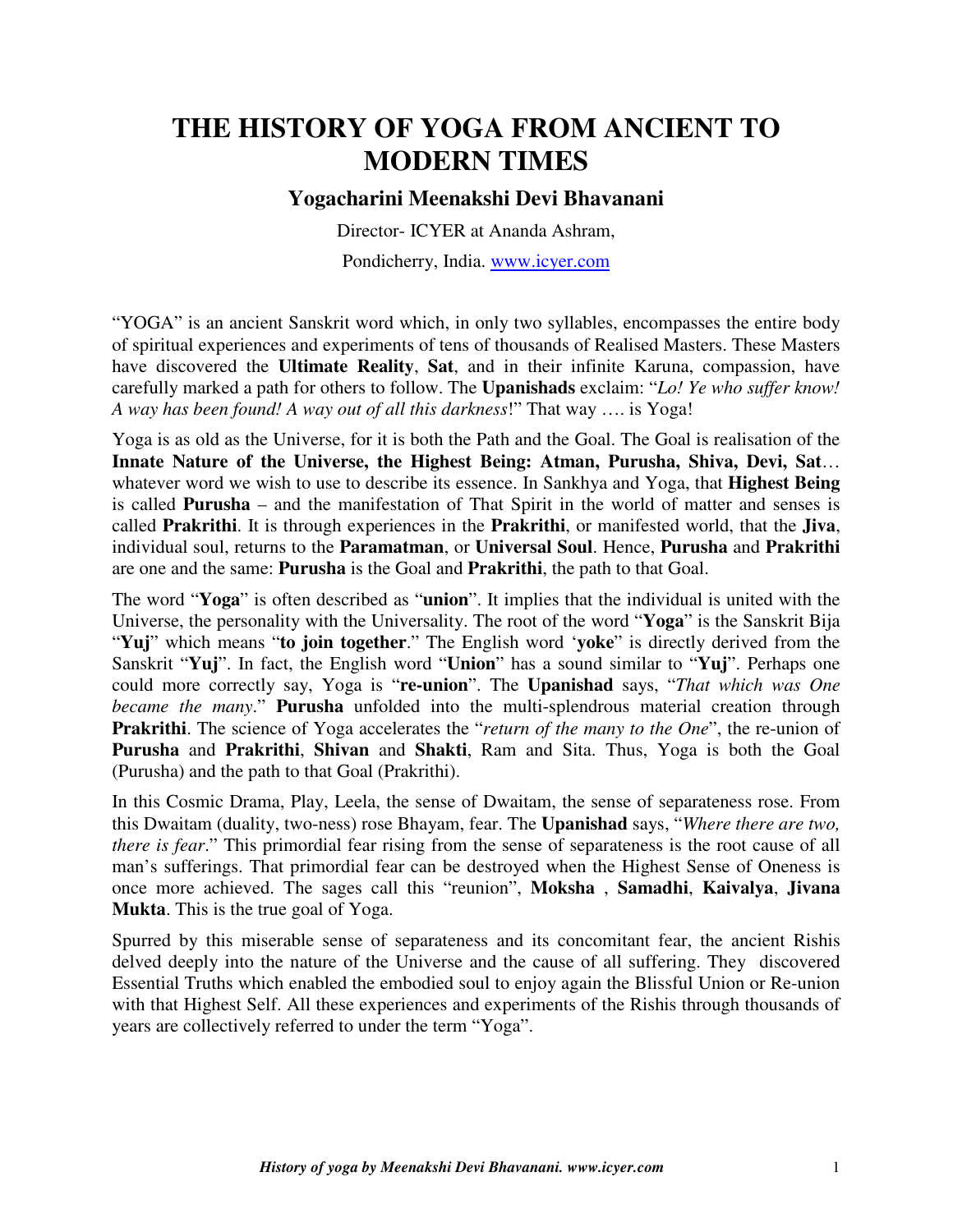#### **HISTORICAL UNFOLDING OF THE CONCEPTS AND PRACTICES OF YOGA**

For the purpose of understanding the development of this great Yogic spiritual tradition, one may divide its unfoldment into three time frames:

- I : **PRE-HISTORIC**: Teachings transmitted orally from Guru to disciple in forest hermitages. Before the written word.
- II : **THE HISTORIC**: Teachings transmitted from Guru to disciple in forest hermitages, using both oral and written traditions.
- III : **MODERN**: Spiritual teachings gleaned from many sources, indiscriminately, often only through the written word and without the guidance of Guru.

#### **I. THE PRE-HISTORIC PERIOD**

The Indic Civilisation (the culture which grew up around the Indus Valley) is commonly accepted in modern times to be more than nine thousand years old. The town of Mehrgarh has been dated back to 6500 B.C. by Archeologists. But Western Indologists have dated Indian spiritual literature as originating in very recent times only. Why is this so? The early Sanskrit Scholars, even such famous and repected men as the German Max Mueller in the nineteenth century, were mostly financed by the Christian Church, which wanted its missionaries to understand the "pagan's beliefs", all the better to convert them to The True Faith, i.e., Christianity. The Christian Church at the time of Charles Darwin (1809-1882) believed that the earth was created by God about 6000 years earlier (about 4000 B.C.) This figure was arrived at by counting the generations since Adam and Eve. Darwin figured the earth to be at least 300 million years old. This was one reason why his Magnum Opus "**THE ORIGIN OF THE SPECIES**" published in 1859 was so violently opposed by the Church. It is important to note this when trying to "fix dates" in the history of Yoga. The Christian-funded Indologists certainly could not date any Hindu Scriptures earlier than 4000 B.C. (the date when God supposedly created the world)! In fact, they had to retain a respectable distance from that "sacred date" and hence, they fixed the dates of all Hindu scriptures, including the Vedas, as much later in time. Max Mueller set the date of the Vedas as 1500 B.C., a ridiculously late date. Max Muller himself admitted, however, it was impossible to know accurately when the Vedas were composed. Further more, the Judeo – Christian tradition thinks of time in a linear manner, as proceeding straight forward in an unending line. Hindu tradition sees time as cyclic. The Hindu mind has always conceived of time in great cycles called **Yugas**: These **Yugas** are four in number: **Sat**, the Golden Age when men were perfect; **Treta**, when men had lost a quarter of that perfection. This was the age of Rama. **Dwapara** Yuga, when men had lost half of their perfection and good and evil were equally mixed. This was the age of Krishna. **Kali Yuga**, the last "age cycle" is the age in which we now exist. It is believed that evil dominates, and men are only one quarter good and three-quarters evil. These cycles are conceived to be hundreds of thousands of years each in duration. It is important to understand this difference between the Judeo-Christian tradition and the Hindu tradition when trying to construct a historical development of Yoga, based in time and dates.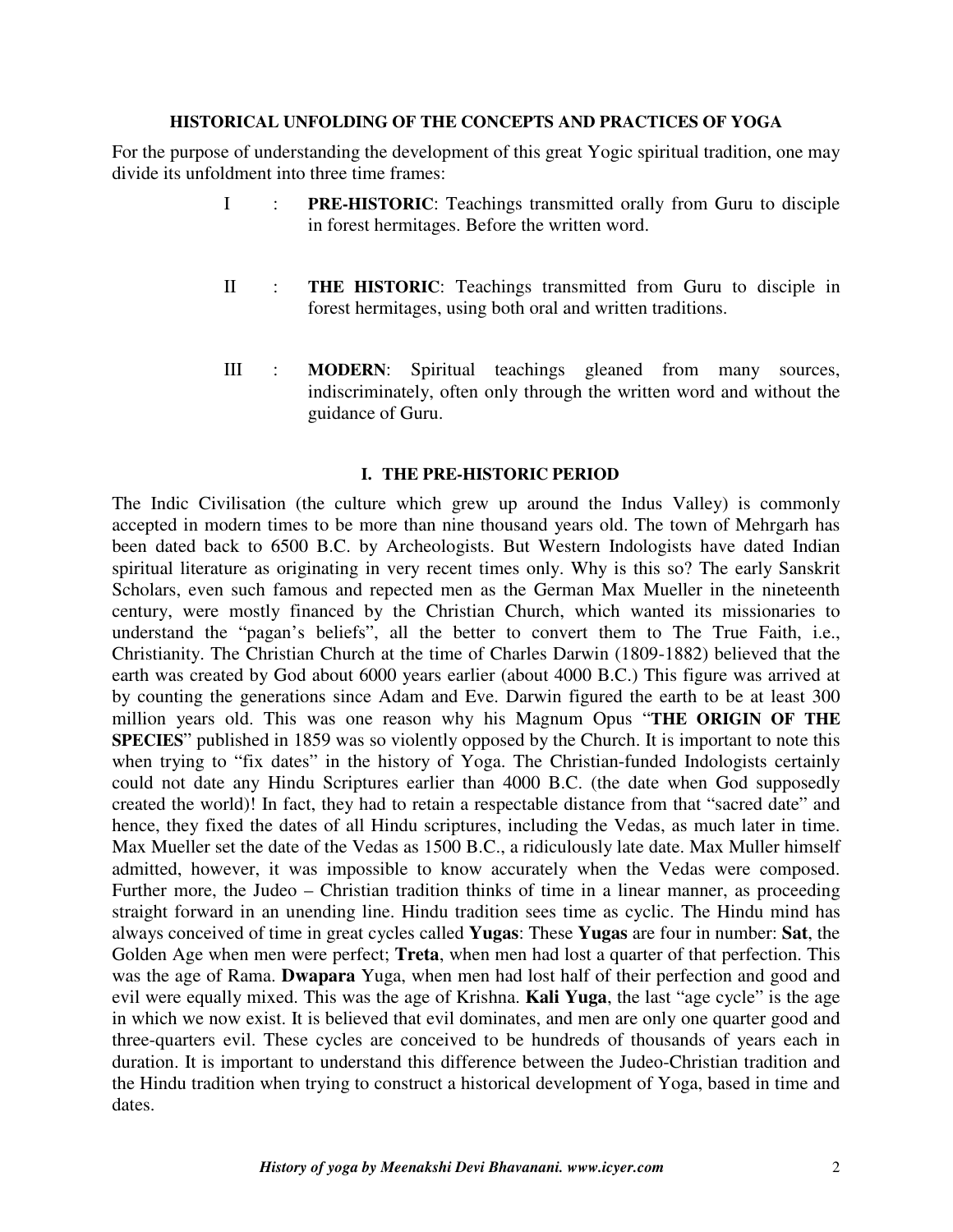**ORIGIN OF THE VEDAS:** The origin of the **Vedas** is lost in antiquity. The **Vedas** were ancient hymns, sung in the forests, by Rishis who lived ascetic lives in hermitages. Yet, they were filled also with the joys and sorrows, gains and losses, fears and desires of worldly life. Originally, they were sung. They were not put in written form. Who knows for how many centuries or millennia these sacred chants were passed from Guru to disciple? Hindu tradition puts the **Vedas**  as far back as 10,000 years. In this Vedic Period, the word "**Yoga**" was used occasionally, often in reference to Homas, fire ceremonies. The "practical aspects" of Yoga were not formalized, but were part and parcel of the Vedic seer's life. To perform Homa, the sages had to sit immobile for days, weeks, even months in "Asanas", straight, still, sitting positions of the body. The Mantras chanted required tremendous breath control (Pranayama). The ritualistic accuracy and purity required intense Dharana (concentration). The senses had to be controlled, as fasting and other physical disciplines were part of the ritual. Hence, the ritualistic worship of the Vedic seers implied a very strong practice of Yoga Sadhana, even without the word "Yoga" being applied to this Sadhana.

Even so, the word "**Yoga**" does appear in the Vedas. According to Dr.K.H. Kumar Kaul, author of YOGA IN THE HINDU SCRIPTURES, in the prayers of the RIG VEDA to Indra, the Rishis advise the aspirant to follow the path of Yoga for obtaining energy from the "Divine Person". In the RIGVEDA, (V, 81.1) the Mantra repeats the word "**Yoga**" and implies different types of Yoga related to all kinds of human existence. In YAJURVEDA according to Dr. Kaul, some references directly or indirectly related to Yogic systems are found. The same reference "*Yujate man*..." of the RIGVEDA is found in YAJURVEDA for the sake of putting emphasis on mental Yoga. Dr. Kaul says the ATHARVAVEDA is the most important for the study of Yoga practices. In the ATHARVAVEDA references are found to Prana, the vital energy of the Universe, and also to Chakras (eight Chakras in the Pranic body and nine aperatures (gates) in the body". "Astachara navdvara devanam pruayodhya tasyam hiranyayah kosh o kosha svargo jyotisavrth" (ATHARVAVEDA 10.2.31). **Pranavidya** or the **Science of Prana** is referred to in the ATHARVAVEDA in which the meaning is that Prana is the essence of the Universe. According to the ATHARVAVEDA, all senses and motor organs can stop their functioning when they are tired, but only Prana is always working and active as long as the body lives. Further ATHARVA VEDA, to a large extent, carried similar references of RIG VEDA, in which "Yoga" has not yet acquired its technical meaning. However, ATHARVAVEDA gives importance to the practice of Yoga. Dr. Kumar Kaul observes:

*"All the four Vedic Samhitas refer directly or indirectly to the Yoga system and the Yoga traditions. In the first three Samhitas there are direct as well as indirect references to Yoga. But the ATHARAVAVEDA gives the clear conception of Yoga describing the eight mystical circles (Chakras) and the nine gates of the human body-the golden sheath and the mystical wheel containing the thousand spokes. Therefore, it may be held that the Vedic seers and sages were aware of the nature, importance and implication of the practical aspects of Yoga. Their supernatural knowledge also tells us they were practical Yogis. By following the path of Yoga, they had become successful in revealing divine knowledge*  within their minds. It is also suggested that even gods could not have achieved their *divinity without the knowledge of Yoga.* 

The Vedas came to be written down, and passed from an oral tradition to the written tradition. They were organised and systematized by Ved Vyasa, the author of the **Mahabharatha**.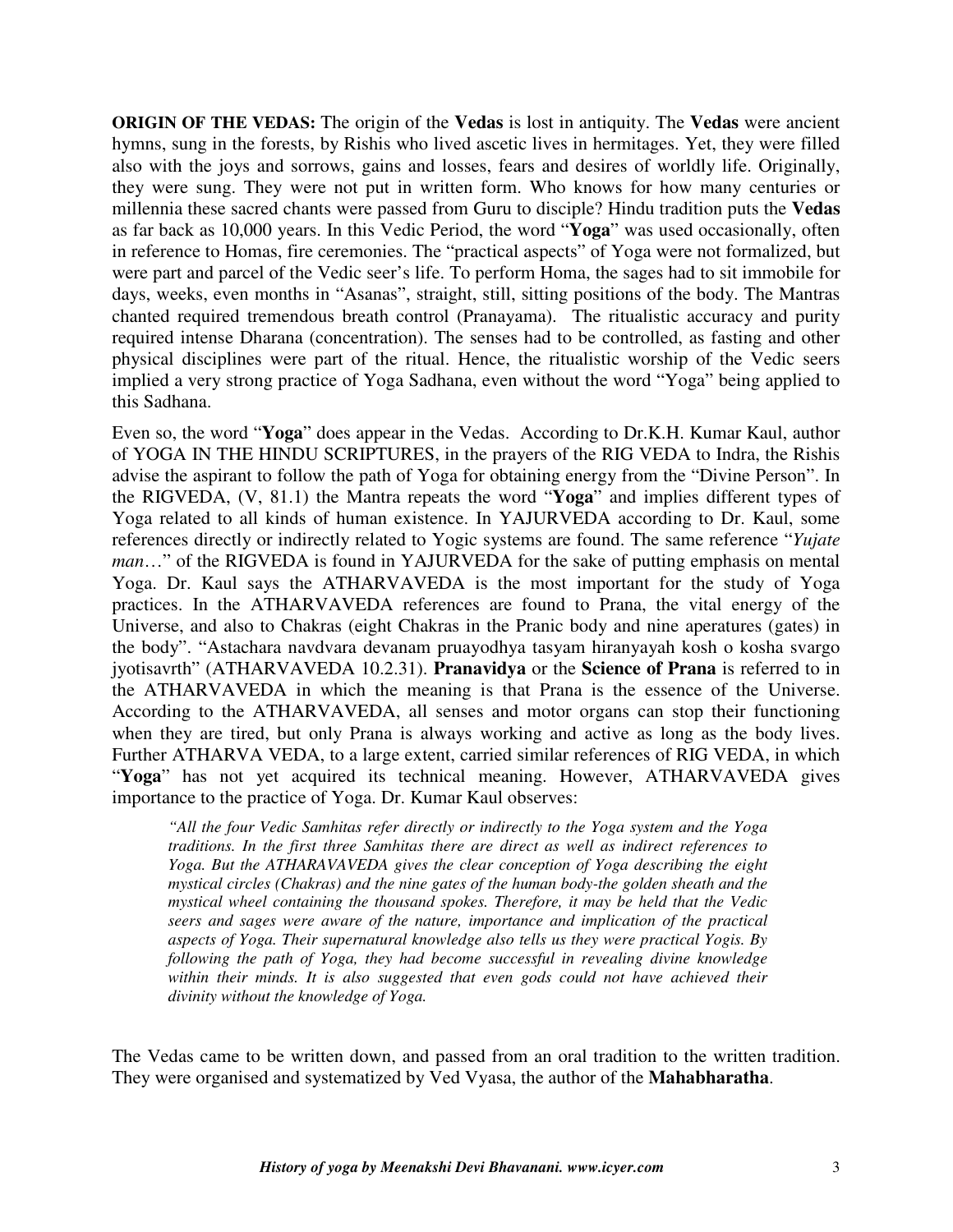#### **II. THE WRITTEN TRADITION**

Hindu tradition holds that Lord Rama lived in Treta Yoga and thus the **Ramayana**, the story of his life, was written by Sage Ved Vyasa, about 7,000 years ago. The **Ramayana** is also an allegory for the principles of Yogic living. Lord Rama was the supreme Yogi: firmly wedded to Dharma, or Righteous Living; an upholder of Satya, or Truth at all costs. A supreme ascetic, or Tapasin, he was firmly in control of his senses. His one-pointed mind manifested itself in his "Skill in action" as a warrior, a king, a husband, a son, a friend and a companion. Lord Rama is the role model for all Yogic qualities. The **RAMAYANA** is a "practical Yoga manual" showing mankind how to live a spiritual life. Proper attitudes to take towards all the challenges of worldly life are elaborated in detail in the work. The **MAHABHARATHA** is the second great "Yogic allegory" of Hindu literature, written by sage Ved Vyasa. It tells the story of the struggle of every human soul to overcome the animalistic passions (symbolized by the Kauravas) and enable the triumph of the divine qualities of the God nature (symbolized by the Pandavas). The **Mahabharatha** is also the story of Krishna, who, it is believed, lived in Dwapara Yuga, about 5,000 years ago. It is said that when Lord Krishna died, And the date is postulated at about 3125 B.C., Kali Yuga began.

Embedded within the **Mahabharatha** is the world famous scripture of Hinduism **THE BHAGAVAD GITA** which is the ultimate text book of Yoga. In eighteen chapters of the discourse between Lord Krishna and Arjuna, the proper "**Yoga Bhava**" or "**Yogic attitude**" towards every human crisis is given. The word "Yoga" is frequently used in the **Bhagavad Gita**. In fact, every one of the eighteen chapters is entitled as a "Yoga". Lord Krishna carefully leads Arjuna out of **Vishadha**, or depression, into a positive state of mind where he is able to fulfill his duties as a warrior. The famous Yogic concepts of the **Gita** include: "*Yoga Karmasu Kaushaam*" (Yoga is skill in action) and" *Yoga Uchayati Samatva*" (Yoga is equal mindedness in all circumstances). Concepts that were very much part of Hindu Culture from Vedic times, such as Karma Yoga, Bhakthi Yoga, Jnana Yoga, Dhyana Yoga were codified and elaborated in a systematic way for the first time in the **Bhagavad Gita**. The emphasis was on Vairayga or detachment and Viveka or discrimination. No practical instruction is given, other than the instruction to "sit straight" with head and neck erect. The word "**Asana**" is used, but mainly in reference to the "seat" on which the Yogi is to sit to perfect his "meditation".

The concept of "Yoga" as an attitude towards living which could embrace the entire spectrum of man's existence was first formulated clearly and boldly by Maharishi Ved Vyasa in his magus opus, THE BHAGAVAD GITA which forms a part of the MAHABHARATHA. In these eighteen chapters, each chapter of which is entitled a "Yoga", Lord Krishna instructs his disciple Arjuna that Yoga is cultivating the "proper attitude" of mind in all of life's circumstances. Yoga is not just a "withdrawal from the world and practice of extreme asceticism" but rather a Yogi is he who is "moderate in both eating and fasting, sleeping and waking".(Chapter Six) (16). "Yoga is not possible for him who eats too much or for him who abstains too much from eating. It is not for him, O Arjuna, who sleeps too much or too little." Even "Dejection and Despair" can be a "Yoga" in the sense that often such despair is the starting point of the spiritual life. Thus the author of the BHAGAVADGITA has entitled his first chapter, THE YOGA OF THE VISHADA OF ARJUNA", or the "YOGA OF THE DESPONDENCY OF ARJUNA".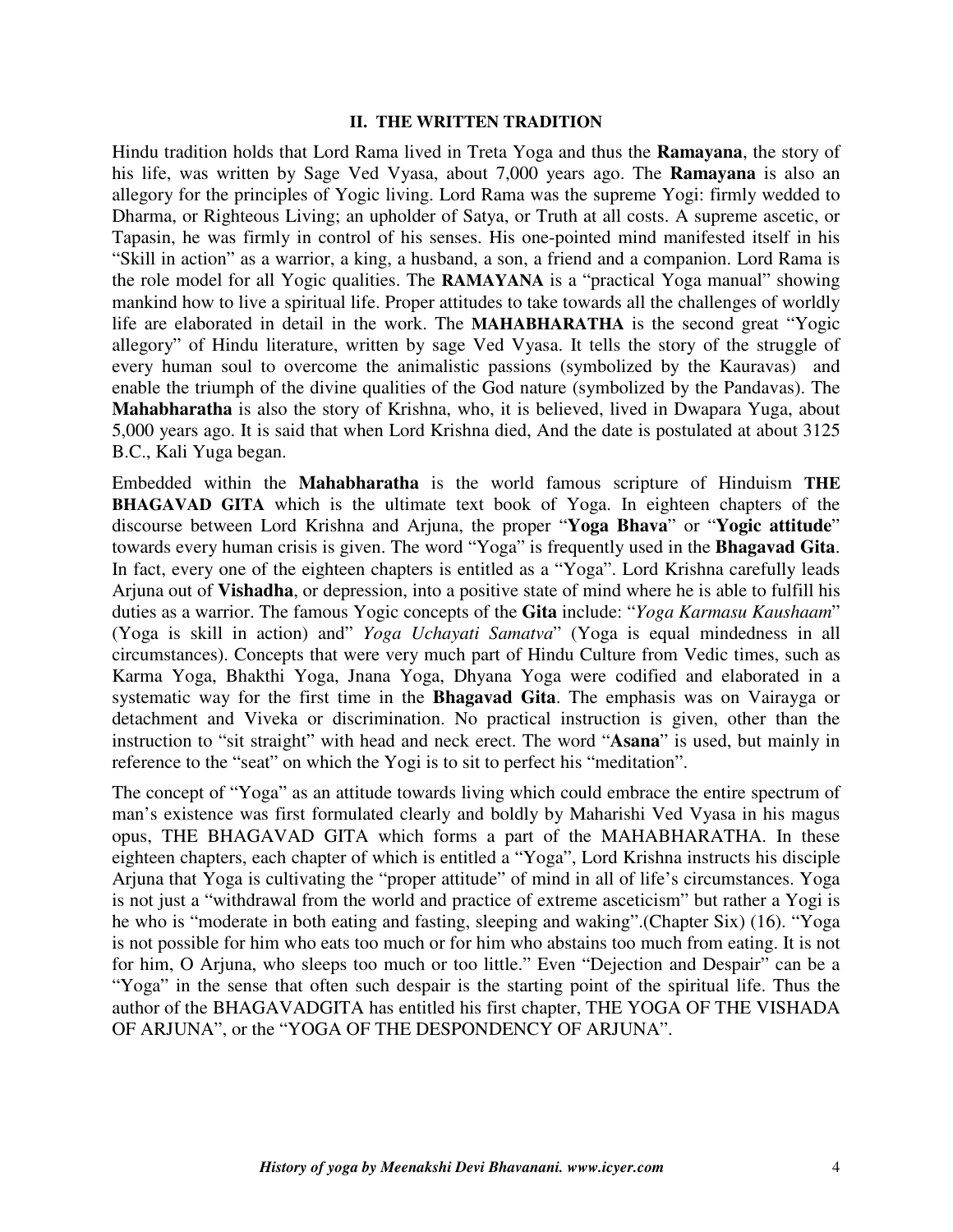It is interesting to note that in the other great spiritual work on Yoga, the YOGA VASHISHTHA authored thousands of years ago by Maharishi Valmiki, that Lord Rama also started his spiritual search when his mind was in a state of utter dejection at the futility of the worldly life. It was only when the Sadhak or seeker understood totally the impermanent and painful nature of the world, that he broke his attachment to worldly life and true spiritual instruction could begin. The qualification of a spiritual aspirant is given in Yoga Vashistha in Chapter I, V.29.

*"He is entitled to study this scripture who has the firm belief, "I am bound; let me be liberated", and who is not much ignorant, and not much wise either".*

Sage Ved Vyasa must have codified much of the prevailing spiritual wisdom of his time in composing the BHAGAVAD GITA. A few passages from the BHAGAVAD GITA which serve as example of the attitudes of mind necessary for progress in Yoga are given below.

In Chapter Six, DHYANA YOGA, the following verses occur. (V.11) "Having firmly fixed in a clean place his seat, neither too high nor too low and having spread over it the kusa grass, a deer skin and cloth, one over the other".

(V.12) "Sitting there on his seat, making the mind one pointed and restraining the thinking faculty and the senses, he should practice Yoga for self purification".

(V.13) "Let him hold the body, head and neck erect and still, gazing at the tip of his nose without looking around".

These three verses contain the only "practical physical techniques of Yoga" taught in the entire **Gita**. The balance of the **Gita's** spiritual instruction on Yoga is primarily on cultivating the proper attitude towards oneself and the world. Lord Krishna defines Yoga as "a balanced mind." "Perform action, O Dhananjaya, being fixed in Yoga, renouncing attachments and being evenminded in success and failure. Equilibrium is verily Yoga". (Chapter Two V. 48).

Yoga is skill in action "The one fixed in equanimity of mind frees oneself in this life from vice and virtue alike. Therefore, devote yourself to Yoga. Work done to perfection is verily Yoga." (Chapter Two. 50).

The Yogi is one who has controlled his senses. "The Yogi, having controlled them (the senses) sits focused on Me, as the Supreme Goal. His wisdom is constant whose senses are under subjugation". (Chapter Two 61).

A Yogi is a man who rises above the duality of action and non-action "He who sees action in inaction and inaction in action, he is wise among men, he is a Yogi and accomplisher of everything". (Chapter Four 18).

The Yogi is not attached to the fruits of action "Abandoning the fruit of action, the Yogi attains peace born of steadfastness; impelled by desire, the non-Yogi is bound, attached to fruit". (Chapter Five 12).

The **Upanishads**, or the **Vedanta** (that which came "at the end of the **Vedas**") are equally ancient. The various **Upanishads** were elaborated at different times. Some may be as old as 3,000 to 5,000 years and others are much more recent. The **Upanishads** were explanations of the mystic concepts of the **Vedas** in more concrete, less abstract form. Next to the VEDAS, the UPANISHADS are the most important repositories of ancient Hindu mystic Yogic thought. They represent a body of spiritual realizations based upon individual experience which was transmitted from the Guru to the student who literally "Sat at the Guru's feet". Several **Upanishads** contain nuggets of golden Yogic truth. THE KATHOPANISHAD teaches, "*The Creator of the Universe opened the gate of the senses outside, therefore, external senses perceive the external*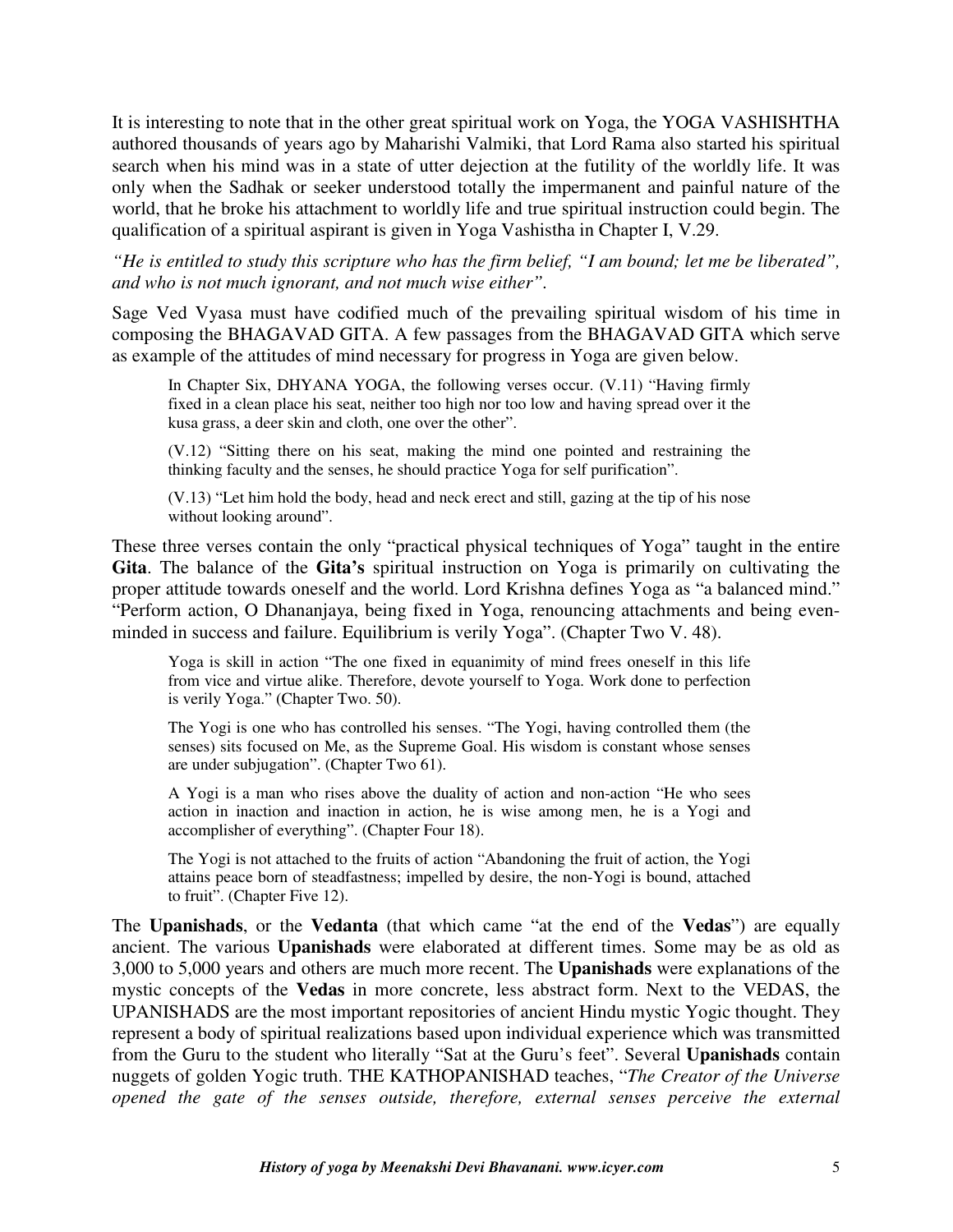*phenomena and not the Internal Atman. The wise Yogis turn their faces inside with the desire of immortality*. (KATHOPANISHAD (II, I.I.). In this **Upanishad** Lord Yama also teaches Nacheketas that there are one hundred and one nerves in the heart, and among them, one goes upward through the head and if the Yogi raises himself to the head through this particular nerve, he attains immortality, (KATHOPANISHAD II, 3.16).

In PRASNA UPANISHAD, the Guru Pippalada in answering questions from six disciples, propounds the concept of Prana as the "mother-father of all created things", and the concept of polarity, or movement between Creator and Created, as a sustenance of the manifested world. He also elucidates in detail the idea of Prana, as the Supreme Moving Force of Creation, in the famous verse, "*And when the queen bee rises, all the bees with her arise, and when she comes to rest, again, then all come to rest. Even so it happened to the senses. They realized that Prana was supreme and made obescience to it*". (PRASNA UPANISHAD). The Guru sketches the intimate relationship of mind and Prana, and teaches the importance of meditation on the sacred PRANAVA AUM. The MUNDAKA UPANISHAD begins with the famous question of all spiritual seekers, "*Master, what is That, which when known, one knows all*?". Saunaka, a householder, asks his Master Angiras. Sage Angiras also stresses the importance of meditation on AUM and also following the Yama and Niyamas, or morality and ethics in life. Both the MUNDAKA and the PRASNA UPANISHADS belong to the **Atharvaveda**.

THE CHANDOGYA UPANISHAD also stresses the importance of chanting and meditating upon the Sanskrit syllable AUM, which it describes as UDGITA, the "sacred word which is sung". This **Upanishad** also describes the greatness of Prana. It also beautifully describes the concept of Dhyana, or meditation, and says that "*whatever great thing is known to men is known through meditation… the whole earth, middle space, the heaven, waters and even mountains are engaged in Dhyana*".

In the BRIHADARANYAKA UPANISHAD sage Yajnavalkya, teaches there are three means of liberation, i.e. **Sravana**, or study; **Manana**, rational thinking and **Nididhyasan Meditation**. THE SHVETASVTARA UPANISHAD is the last among the main Upanishads. The second chapter is devoted to an explanation of Yoga philosophy. The sage says persons practicing Yoga and Dhyana must unite their mind with God. God, then with His Grace, unites their intellect with Him, and they then perceive His Light. Moksha is possible only with purity of heart (SHVETASVTARA UPANISHAD (2.1). This Upanishad explains Yoga with the help of the Vedic Samhita Mantras.

The concept of Yoga in the UPANISHADS is that the spiritual life starts with mental purity, control and devotion to the Divine Spirit. A sense of sacredness and reverence for the Higher Self is an essential. The **Upanishads** wonderfully advocate consummate virtues like devotion, dedication, service, austerity, truthfulness, continence, self restraint, faith, generosity, etc. though not in proper order, but which are definitely included in the system of Yoga. In KATHOPANISHAD, the word "Yoga" has been used in its technical sense and has been defined as "*controlling and stabilizing the senses*". "*This, they consider to be Yoga, the steady control of senses. Then one becomes undistracted, for Yoga comes and goes*". (Tr. S. Radhakrishnan). This Upanishad further gives stress on ADHYATMA YOGA which leads to Self-realisation.

Scriptural study, renunciation, enjoyment, knowledge and freedom in action are the motto of Karmayoga which is defined in the opening verse of ISAVASYOPANISAD. "*The actions done with an attitude of renunciation do not become binding*". In KENOPANISAD the trans-psychic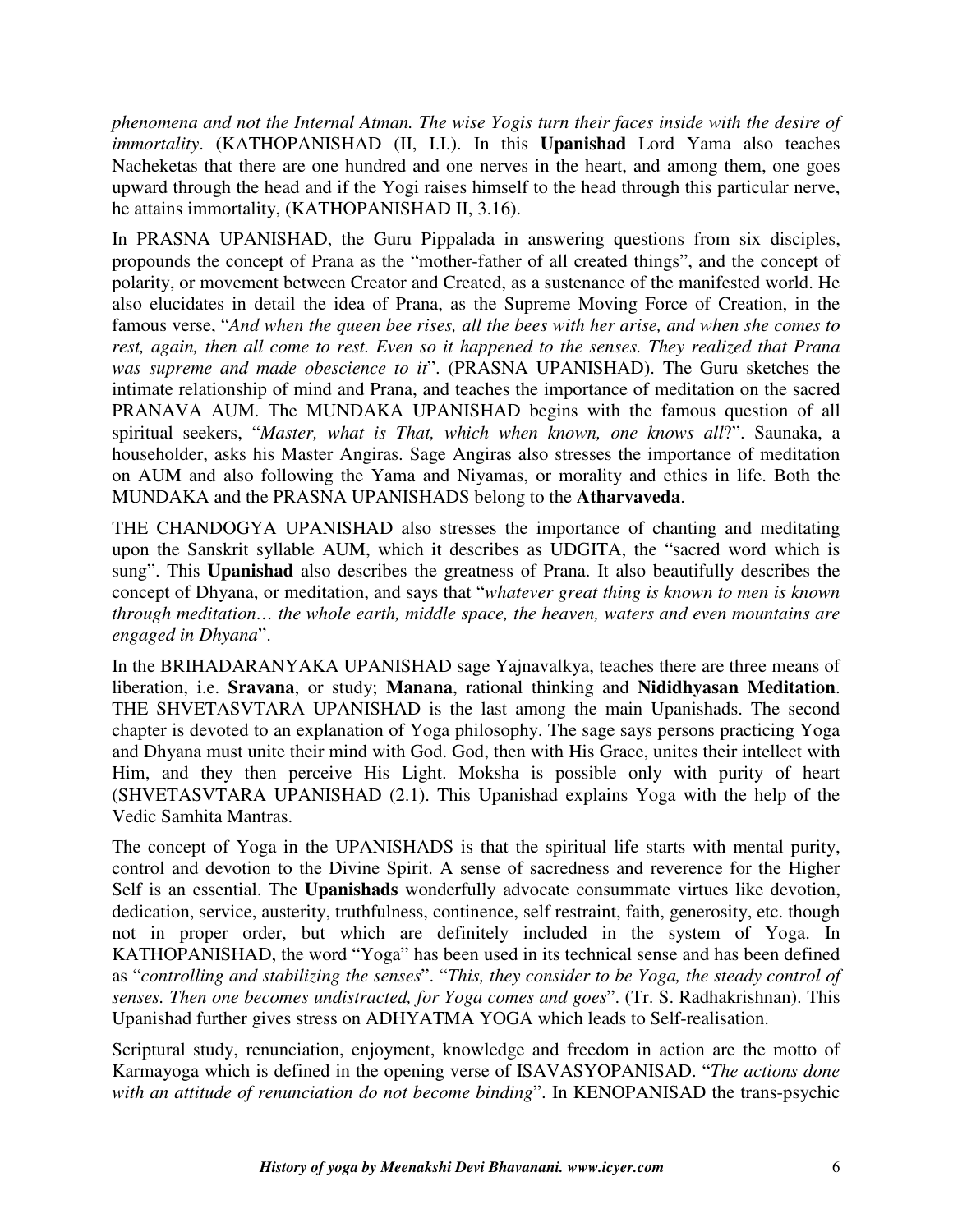nature of Self-Realisation has been explained which gives indirect hints to such a Karmayoga. The SVETASYATAROPANISAD prepares a long list of Yogic practices. The realization of the mystic power of God through the Yoga of meditation (DHYANAYOGA) is recommended (su.a.3). The divine power, known as Kundalini in Yogic culture, is produced by meditation. For the first time, the posture and the place for Pranayama and meditation is described, in detail, in this **Upanishad**.

In order to explain the essence of Yoga, the KATHOPANISAD refers to the metaphor of a **charioteer**. Here the Self is said to be the driver of the chariot; the mind; the reins; the senses; the horses; the sense-objects the paths on which chariot goes. The chariot reaches its proper goal if the horses are properly controlled by the Charioteer (Higher Consciousness, Manas) keeping full control over the reins. The goal is said to be the highest abode of Lord Vishnu. This simile used to expound Yoga is understood as one of the finest examples found in the Upanishads of the Nature of Spiritual Living.

The MUNDAKOPANISAD represents further a development of Yoga techniques, narrating 'OM' as the main object of meditation. For this purpose, truth, penance, study of scripture and continence are recommended as the preliminary practices.

The **YOGA VASHISHTA** is another Yogic scripture which is very difficult to date. Many traditionalists believe it to be the work of Valmiki, who is also the author of the Ramayana. If this is so then it would have to be 7,000 years old. The setting of the **Yoga Vashista**, however, is the teaching of the young prince Rama by the Raja Guru Vashishta. Some of the earliest concepts of Yoga also are found in the YOGA VASHISHTA. This beautiful scripture must also predate the MAHABHARATHA and the BHAGAVAD GITA by millennia. If it was indeed composed by Valmiki, for Valmiki preceded Ved Vyasa. Yet its actual date is hotly debated, some placing it only 1000 years ago! Few practical techniques or suggestions are given for Yoga Sadhana. Emphasis is primarily on the proper attitude towards one's body, mind, emotions and senses. Without mentioning the word "**Yoga**" extensively, still the Yogic attitudes and suggestions for Sadhana are found. Some "Yogic concepts" from **Yoga Vashishta** may be found in the following verses.

UPASAMA PRAKARAMA OF JANAKOPAAKHYAANAM. "One should strike down again and again with the club of discrimination these enemies, the senses, wherever they are active, just as Hari smites the mountains with his Vajra". (5)

"Conquer the mind first by pressing palm with the palm, grinding the teeth with the teeth, and twisting the limbs with the limb". (5) (This resembles very much instruction in Hatha Yoga, where different parts of the body are worked against each other to gain control over them). Sage Vashistha implies that intellectual discrimination and Viveka are the means to liberation. "O Rama: One attains that state with one's own fine clear intellect, and ripe wisdom, not by action". (11)

PUNYA PAAVANOPAA KHYANAM: The qualities of a Yogi (sage) are described thus: "Desirelessness, fearlessness, inherence in the Eternal Self, feeling of equality, steady wisdom, indifference to everything, cheerfulness, friendliness to all beings, contentment, kindness, pleasing words, these qualities are found in the sage who is free from all ideas of acceptance and rejection as well as latent tendencies".

 PUNYA PAAVANOPAA KHYAANAM: "Whatever you may be doing, whether standing, walking, sleeping, waking, breathing, or rising or falling, always clearly remember this world is unreal and renounce all desires (attachment)" (15). "Be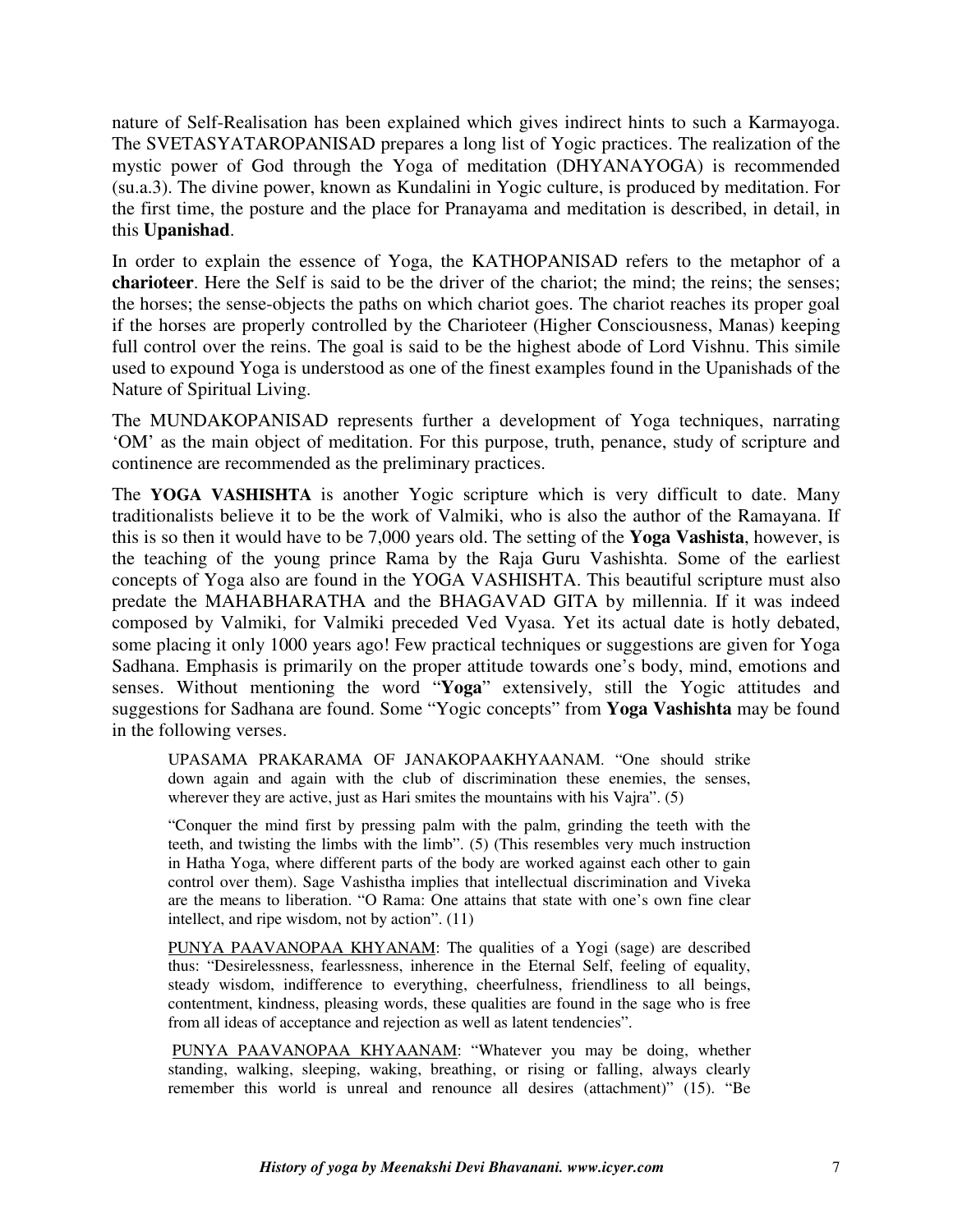outwardly active but inwardly inactive, outwardly a doer, but inwardly a non-doer and thus play your part in the world". (22)

Sage Vashishtha gives these ideas on Samadhi in SURAGHOOPAAKHYAANAM.: "Those who are enlightened will be established in Samadhi even while engaged in worldly activity since they firmly abide in the Self, the sole Reality".

Even if one sits in the lotus pose (Padma Asana) holding the hands in the gesture of Brahmanjali (salutation with folded hands during worship) how can one attain Samadhi if the mind is restless".

SURAGHOOPAAKHYAANAM: "O virtuous one, Wise men say that the word "Samadhi" denotes Supreme Knowledge which makes one fully wise and ever contented and reveals things as they are". (94) "Samadhi is declared to be that state which is totally free of all excitement, egoism and the pairs of opposites and is established firmer than Meru Mountain".

BHASA VILASA SAMVADSM: "The inner bliss which arises when the mind and ego get dissolved is the very nature of the Supreme Lord, O Rama (99). That is the attainment of Yoga. In a way it resembles deep sleep but is beyond words and can be only experienced within the heart. (99)

The **Vedas**, the **Upanishads**, **YOGA VASHISHTA** and the **BHAGAVAD GITA** all put much emphasis on a firm conviction of the unreality of the material world; non attachment to things of the world; control of the senses; equal mindedness; transitory nature of phenomenal objects; concentration of mind; solitude as necessary for spiritual advancement; transcendence of dualities. They also propound moral and ethical qualities as the bedrock of all Sadhana. It is interesting to note in the **YOGA VASHISHTHA**, the instruction given by Sage Vashishtha to Lord Rama, the Yuvraj, as written by Sage Valmiki, and in the **BHAGAVAD GITA**, that extreme ascetism is decried, derided, even ridiculed. Instead, both Sage Vashishta (as recorded by Rishi Valmiki) and Lord Krishna (as recorded by Rishi Ved Vyasa) stress the "**path of moderation**" instead of extreme asceticism. Both also stress that while it is necessary to retire to a lonely place to practice **Dhyana** (meditation) it is equally important to establish oneself in "**Yoga**" (equilibrium) and then, carry out one's duties in the world. Stories of enlightened kings and queens abound in the tales of Sage Vashishta and Raja Janaka is held up as a role model of the Enlightened Yogi-cum-Kingly Sage. Thus, even in those ancient days, which must have been between five thousand and seven thousand years ago, the powerful teaching was: "*live in the world but be not of the world*". The suitable metaphor for this ideal is the lotus which has roots in the mud, but rises in beauty above its earthly origin, untouched.

The first complete, detailed, well organised, technical presentation of practical Yoga as a SCIENCE OF SPIRITUALITY was made by Maharishi Patanjali in his famous work THE YOGA SUTRAS. Devotees believe this work to be at least 2500 years old, composed about 600 B.C. to 800 B.C. Traditionalists feel the **Yoga Sutras** pre-dates the Buddha, but the Western scholars often place it after Buddha. There is little trace of Buddhist influence in Patanjali's writings. There surely would have been some reflection had he come after Lord Buddha. The attempt to refute Buddhist thought occurs in Hindu writings after the time of Buddha.

THE YOGA SUTRAS by Maharishi Patanjali have become the most authentic scripture detailing the principles of ASHTANGA YOGA. In 196 Sutras, or short succinct verses, the great sage gives an all encompassing picture of the principles of Yoga which must have been in vogue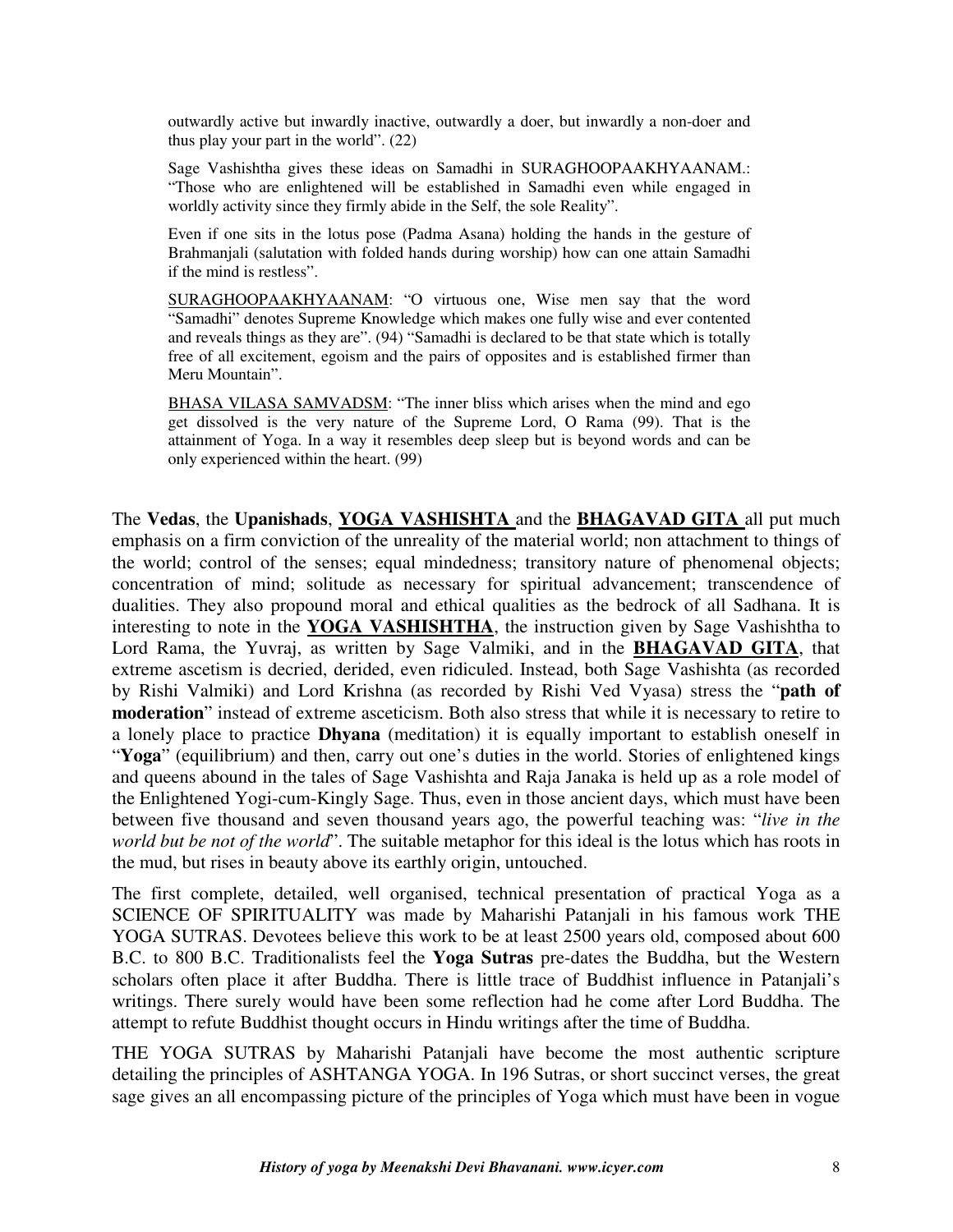in his time. Many call Patanjali "The Founder of Yoga", but this is patently false. He was instead the first codifier of principles which must have been part and parcel of the spiritual life of his time. The First Chapter of the **Yoga Sutras** is SAMADHI PADA. The Second Chapter is SADHANA PADA; the Third Chapter is VIBHUTHI PADA and the Fourth Chapter is KAIVALYA PADA. This treatise of 196 Sutras covers the entire gamut of Yogic spiritual life step by step, in rational logical fashion. The **Yoga Sutras** give a brilliant analysis of the problems inherent in the "human condition" and shows how man may rise above the contradictions in his nature. The Ashtanga Yoga elaborated by Patanjali. begins with the code of conduct expected from a spiritual aspirant (**Yama** and **Niyama**) and then outlines the steps which lead to the final emanicipation or **Mukti**. The first Chapter or **Samadhi Pada** is full of the religiousness of life, and cultivates in the seeker the desire for Samadhi. It shows the means to establish the Sadhak firmly in the path of righteousness, or Dharma. It also gives glimpses of the nature of the Highest Goal of Yoga, Samadhi, or meeting the Godhead face to face. Chapter Two is SADHANA PADA. It explains the ways and means of climbing the eight rungs of the ladder of Yoga. **Yama**, **Niyama Asana**, **Poranayama**, **Pratyahara**, **Dharana**, **Dhyana** and **Samadhi**. The Third Chapter or VIBHUTHI PADA explains the supernatural powers which come with the practice of Yoga. The Fourth Chapter or KAIVALAYA PADA describes the beatitude and the spiritual bliss of the accomplishment of Yogic goals. **Asanas**, or physical postures, were not given much importance, by Sage Patanjali. In his time "**Asana**" commonly meant "**a seat**" or a "**sitting position**" and was thought of primarily as a means by which the body could be held straight and still long periods of time for contemplation and meditation. In the YOGA SUTRAS, the word "**Asana**" is mentioned only four significant times in the 196 verses. It is named in the second chapter, SADHANA PADA, v. 29 as the third of eight limbs of Yoga. In Sutra 46, Chapter Two, Asana is defined simply as "*a seated pose*" which is "*steady and comfortable*". In Verse 47, Chapter Two, it is said that "by letting go of one's effort in the Asana ("implying that an Asana should be held with ease) one should "meditate on Infinity and achieve steadiness of posture". In Verse 48, of the same Chapter, Sage Patanjali says that "*By perfecting Asana, a Yogi is not affected by the pairs of opposites*". Other than these four verses, the concept of Asana is not deal with in the YOGA SUTRAS, the oldest and most authorative written scripture on Yoga. On the contrary much emphasis is placed on cultivating proper attitudes of mind, and especially, grounding oneself in the Yamas and Niyamas of Yoga, or the morality and ethics. Maharishi Patanjali devotes 15 Sutras, V. 30 through V. 45 of Chapter Two to a thorough discussion of each of the five Yamas and five Niyamas, and describes the spiritual reward of attaining perfection in each one. (Chapter Two, YOGA SUTRAS). In classical, traditional Yoga, as understood through a study of the **Vedas**, the **Upanishads**, the YOGA VASHISTHA, THE BHAGAVAD GITA AND THE YOGA SUTRAS, very little emphasis was placed upon the physical practices. Traditionalists believe that the **Yoga Sutras** were written between 600 – 800 B.C. though Western scholars often put the **Sutras** much later, at 300 B.C. or even 100 A.D!

One must mention the important role of Adi Sankara, the great Revivalist of the Hindu tradition, in any history of Yoga. The date of Sankara, who was born in Kerala, is generally placed around 800 A.D. Sankara is universally accepted as the greatest exponent of Advaita Vedanta, the nondualistic philosophy inspired by the Upanishads, which constitute the concluding portion of Vedic revalation. Sankara wrote commentaries on the **Brahma Sutra**, the **Upanishads**, and the **Bhagavad Gita**.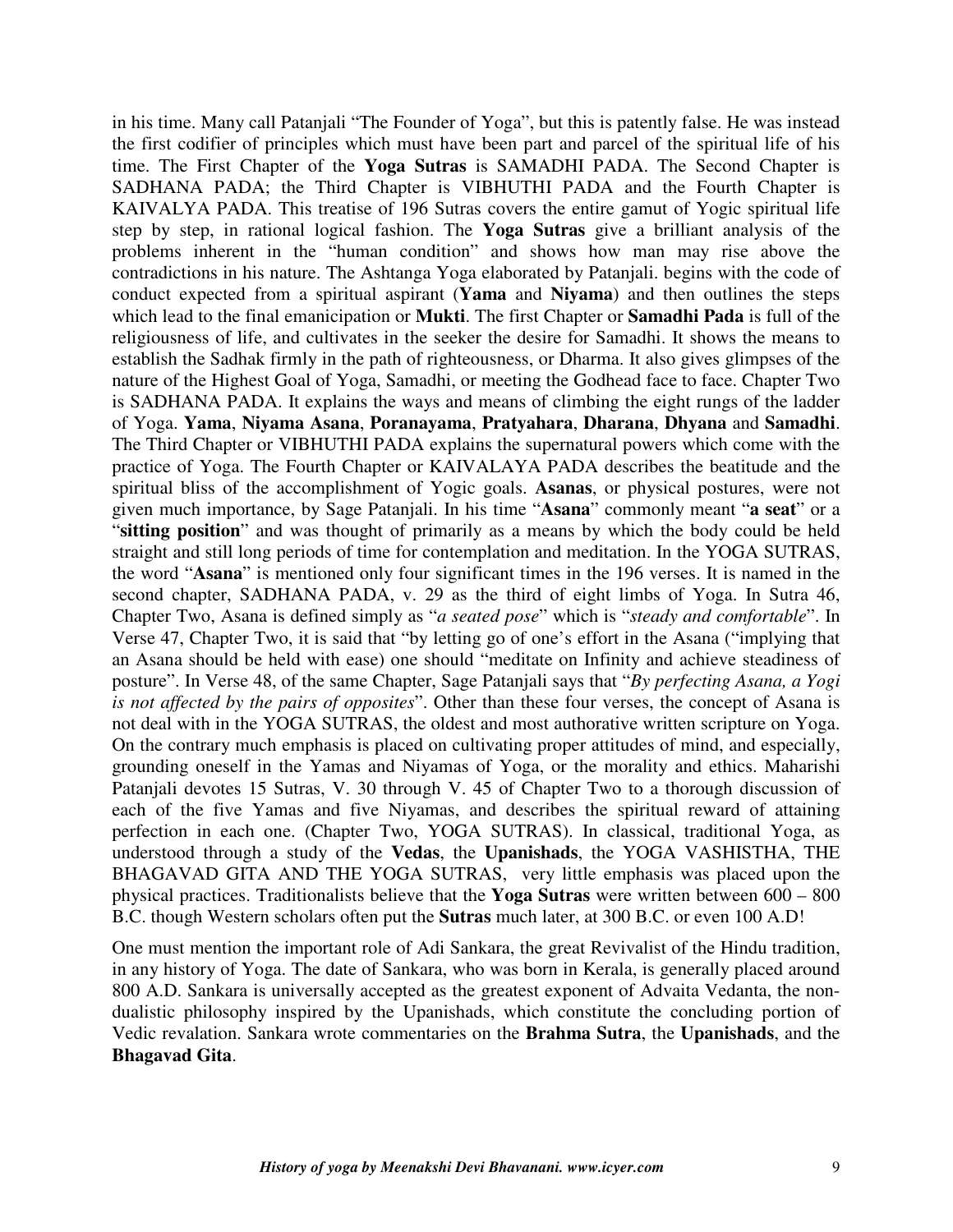Adi Sankara's views on Yoga can be found to a large extent in one of his most well known works, the **Viveka Chudamani** (**The Crest Jewel of Discrimination**). This beautiful Sanskrit work has 580 verses.

It is interesting to examine verses from the **Viveka Chudamani** which expound Sankara's views of Yoga.

The first steps in Yoga are control of speech, non Convetousness, non-entertainment of expectations, Non-involvement in worldly activities and constant Cultivation of solitude. (367)

Sages have spoken here of four disciplines (to Attain the highest). First enumerated is discrimination between the Real and the unreal. (18)

Next comes renunciation of the enjoyment of fruits (of one's actions) here as well as hereafter; (thereafter) come the six attributes (*sama*, calmness, *dama*, self-control, *uparati*, selfwithdrawal, *titiksa*, forbearance, *sraddha,*faith, and *samadhana*, settling of the intellect); (the last) is clearly the yearning for the highest. (19)

These are Sankara's renditions of the basic attributes necessary for Yoga Sadhana, his equivalent of Patanjali's Yama and Niyama.

Sankara did not consider Asana and Pranayama in his view of Yoga Sadhana. His view was that various external activities such as rituals, or different spiritual disciplines were useful to purify the mental being, but in themselves could not produce the Ultimate State of Mukti.

Works and practices lead to purification of the mental being; but not to perception of the ultimate reality. The later is brought about by *vicara* (discriminative reflection), not in the least by tens of works and practices. (11)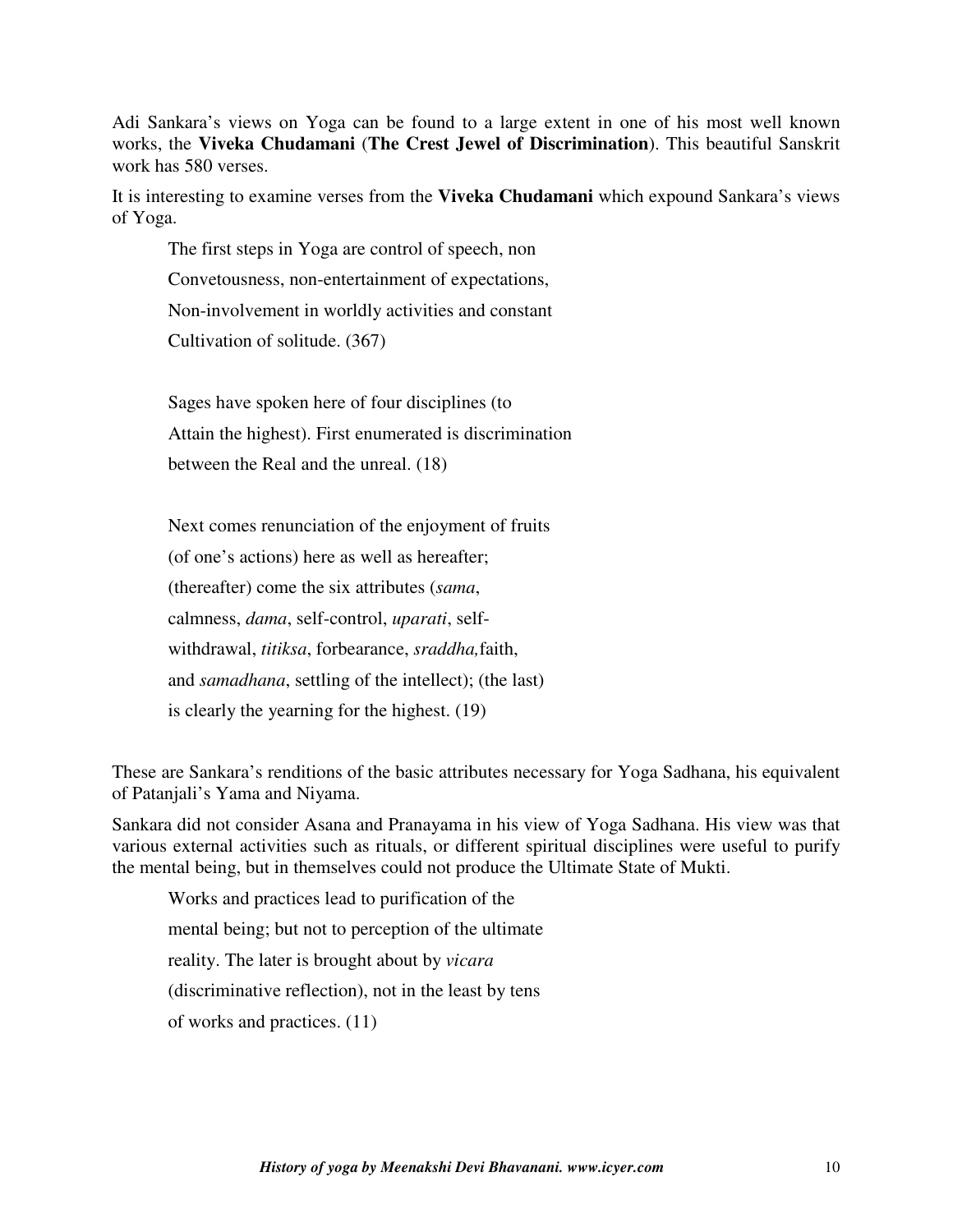Sankara's idea of Yoga Sadhana was that the Sadhak, under the guidance of a Guru, could achieve the highest state of consciousness through Vichara, that is the intellectual process of reasoning, discrimination, reflection, contemplation.

Hence the seeker after the reality of Atman (the Individual self) should approach aGuru (spiritual teacher), who is among the best knowers of Brahman (the universal Self) and an ocean of mercy, and resort to *vicara* (right reasoning and reflection). (15)

Sankara's description of the process leading to final realization is **three-fold**, just as is the **Samyana** of Patanjali (**Dharana**, **Dhyana** and **Samadhi**) with the difference that Sankara replaces **Dharana** (concentration) with **manana** (reflection, contemplation).

Then (following the initial preparation in Yoga) Comes the hearing of the truth, reflection on it and long, constant, as well as uninterrupted meditation on it by the Yogi, the man of reflection. Thereafter the learned seeker attains to the state of *nirvikalpa-samadhi* (supreme state of choiceless awareness) and realizes the bliss of *nirvana* even while living. (70)

The reality of *paramatman* (the supreme Self) is extremely subtle, and cannot be grasped by gross outgoing mental tendencies. It can only be known by noble souls with perfectly pure intellects in the *Samadhi* state brought about by extra-ordinarily subtle states of consciousness. (360)

When the mental being, thus purified and matured by constant practice (of *dhyana*, meditation), unites with or merges in Brahman, then the *Samadhi* state passes on from the *savikalpa* (with choice) to the *nirvikalpa*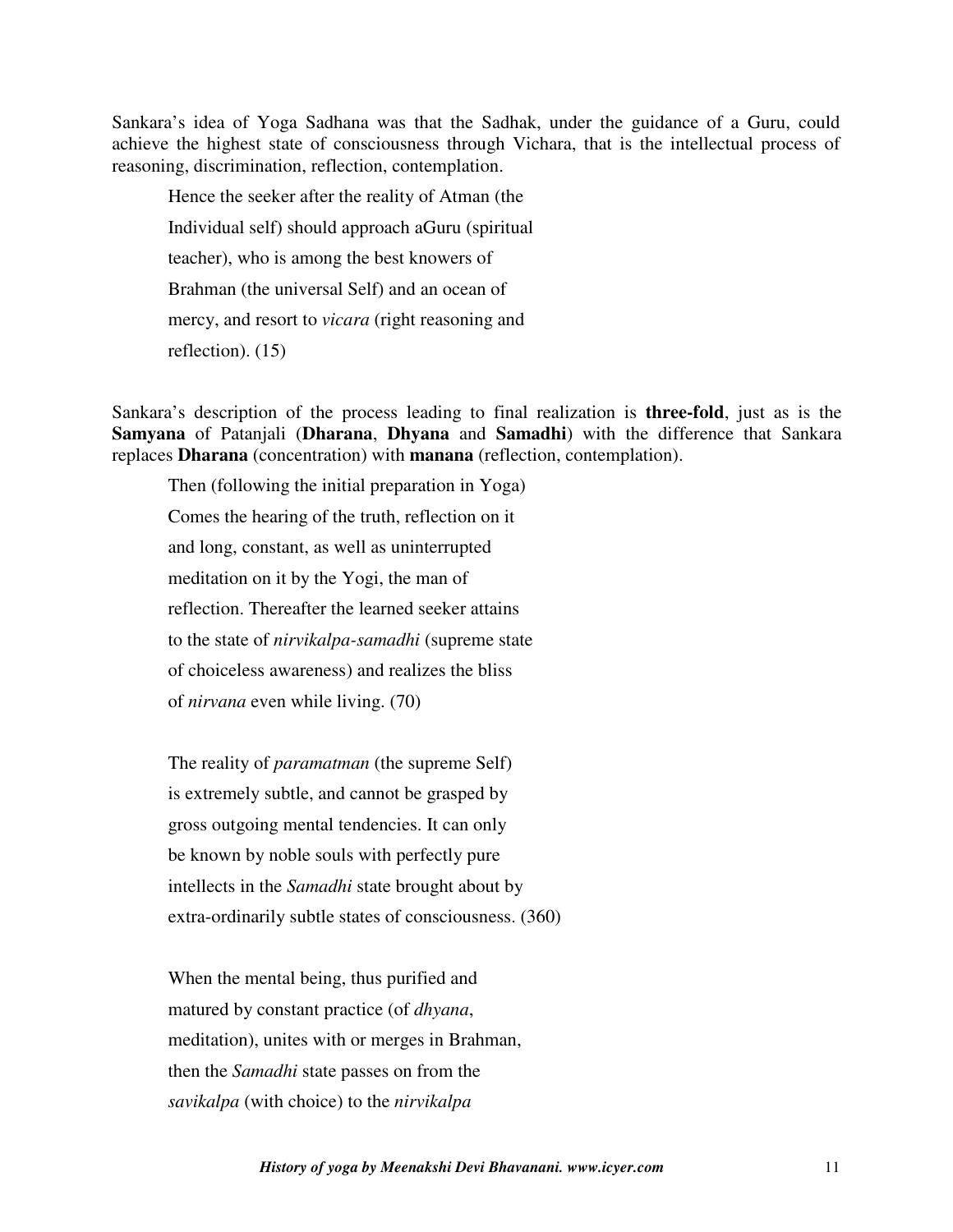(choiceless) stage and leads directly and on its own to the realization of the bliss of the one without a second. (362)

Sankara and Patanjali were separated in time by perhaps 1000 years. The word "**Samadhi**" is not used by Sankara to denote any specific or definite state of being. It stands for a wide range of super conscious states which culminates in Kaivalya (for Patanjali) and **Jivana Mukit** (for Sankara). The word "**Prajna**", higher consciousness or illumination, is associated with **Samadhi States** according to both Sankara and Patanjali. This Highest State of Consciousness is described beautifully, though in different manners, by both Sankara and Patanjali.

Patanjali, in **Yoga Sutra**, Chapter III, Vibhuti Pada, V.55 says:

*The highest knowledge (in kaivalya) born of the Awareness of Reality, is truly liberating, includes congnition of all objects simultaneously, pertains to all objects and processes whatsoever (in the past, present and future) and also transcends the world process.* 

Sankara in Verse 542 of **Viveka Chudamani** describes the final liberation differently

Sometimes considered a fool, sometimes treated

as a sage, sometimes enjoying regal splendour,

sometimes wandering aimlessly, sometimes

wearing a benign expression, sometimes motionless

like a python, sometimes honoured, sometimes

insulted, sometimes unknown-thus

marches on the man of *prajna*(the *jivan-mukta*),

ever steeped in the supreme Bliss (of *Brahma-nirvana*). (542).

About 500 A.D. the emphasis of spirituality and Yoga started to shift more and more to physical practices and techniques in keeping with the materialistic, sensual, body-oriented nature of mankind in Kali Yuga. Certain "Yogic practices" were developed which it was taught would enhance one's ability to reach mystical states. Though these "techniques" were written down, they were written in a "coded language", making it impossible for the uninitiated to understand them. From about 500 A.D. to about 1500 A.D, several scriptures were recorded which are commonly known as the "Hatha Yoga Scriptures." These include the **Goraksasatakam**, the **Gheranda**, **Samhita** and **Hatha Yoga Pradipika**. These three are most prominent.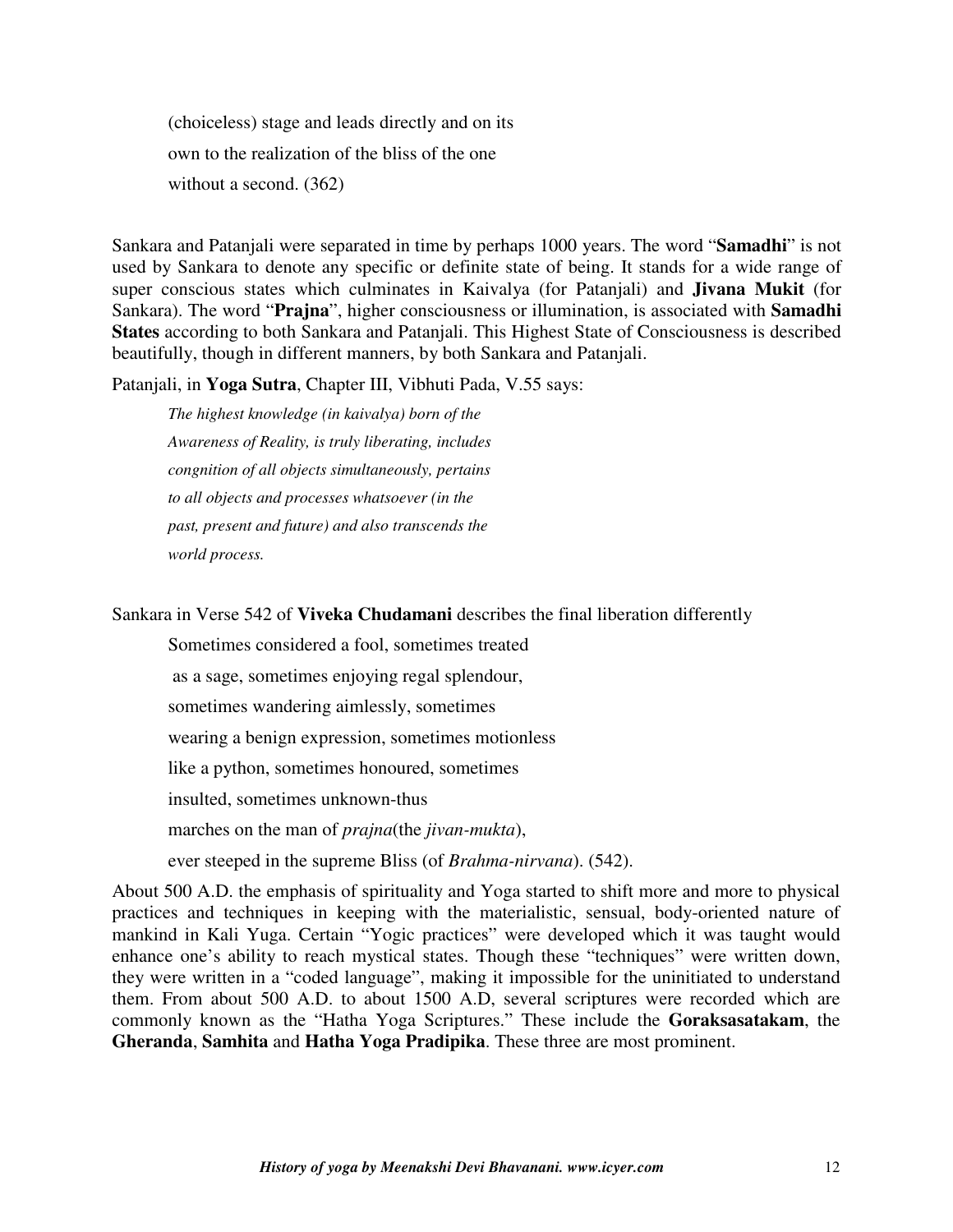**GORAKSASATAKAM**: This scripture was composed in 100 verses by the **Rishi Goraksa** who perhaps lived about 1500 years ago. Rishi Goraksa was a widely traveled Yogi with a towering personality who greatly influenced the masses of his day. He traveled the country challenging his country men to "breathe, breathe, and live". He is a representative of the Natha school and in his work, are many practical techniques of Yoga written down for the benefit of seekers. He preached the ideal of "**Samaradhya**", or the *sweetest and most perfect adjustment and harmony in one's life experience*." Verse 4 defines the subject matter of Yoga: "Asanam pranasamyamah pratyaharoath dharana dhyanam samadhiretani yoganjgani bhavanti sat." "*The six limbs of Yoga are Asana, Pranayama, Pratyahara, Dharana, Dhyanam and Samadhi*". The entire text describes how these limbs may be achieved. Goraksha comes close to the Vedic ideal by emphasizing complete control of the physical organism and metal steadiness as the prelude to experiencing non-duality on the highest spiritual plane. He says there are 84 lakhs of Asanas (THE SHIVA SAMHITA says that the particular form of each living creature is an "Asana", as Lord Shiva holds still for a moment in his Cosmic Dance and thus, there are 84 lakhs of species. Shiva has enumerated 84 important Asanas.) Sage Gorakhsa says that of these, two Asanas are important, namely, **Siddhasana** and **Kamalasana**, which are both sitting meditative poses. Rishi Goraksha gives detailed information on the Chakras, or vortexes of spiritual energy located in the human energy field. He also teaches that there are thousands of Nadis, which serve as the pathways for Prana. Of these pathways, he says 72 are important. The three most important Nadis are **Ida** (left side and diety is moon); **Pingala** (right side with diety as sun) and **Sushumna**  (centre with diety as Agni or fire). He also describes the types of Prana, circulating in various parts of the human force field.

Rishi Goraksa also teaches of Kundalini, "*She lies above the Kanda, folded eight times, always closing up by her mouth the entrance to the Brahmarandhra*". "Kandordhava kundalisaktirsatadha kundalikrita brahmdrarmukham nityam mukhenavrtya tishtati. (G.S. 30) Rishi Goraksa also describes Pranayama practices, emphasizing **Purvakha**, **Rechaka** and **Kumbhaka**. This is also dealt with in the system of concentration or Dharana taught by Rishi Goraksha which includes contemplation on the various Mandalas for the Pancha Maha Bhutas of earth, water, fire, air and ether. Samadhi or Cosmic Consciousness is also dealt with by the sage. He defines this highest spiritual state as, "*When the Prana becomes stilled and the mind is absorbed, there result the identification of Jivatma and Paramatma which is called Samadi*". "Yada sanksiyate prano mausam ca vitiyate, tada a samarsaikatvam samadhirbhidhiyate. (G.S. 94). The measurements of the time duration needed for the state of Dharana to slip into Samadhi is also given in detail.

**THE GHERANDA SAMHITA**: The basis of Indian spirituality is the negation of the **Ahamkara**, the ego, the sense of self, I-ness and mine-ness. Thus it is that for many of our greatest works of art in temples, sculptures, and scriptures, the author or creator's name is unknown. So it is with the GHERANDA SAMHITA. This self-abnegation of the Indian spiritual mind has made it very difficult for historians to accurately pinpoint time and place of both the various scriptures and the lives of the Masters. This scripture is in the form of a dialogue between Gheranda, the Preceptor, and Chandakapali, the disciple. Though it is a treatise of Hatha Yoga, it does not use the word "**Hatha**". Instead, it calls the type of Yoga discussed in the treatise, "**Ghatthaayoga**". This term is not found in any other text on Yoga. "**Ghata**" in this sense refers to the "**body**", and its literal meaning in Sanskrit also is "**a pot**". This suggests that the malleable "clay of the body" can be formed and fired by the practices of Yoga to make it a fit container to hold the "**waters of liberation**".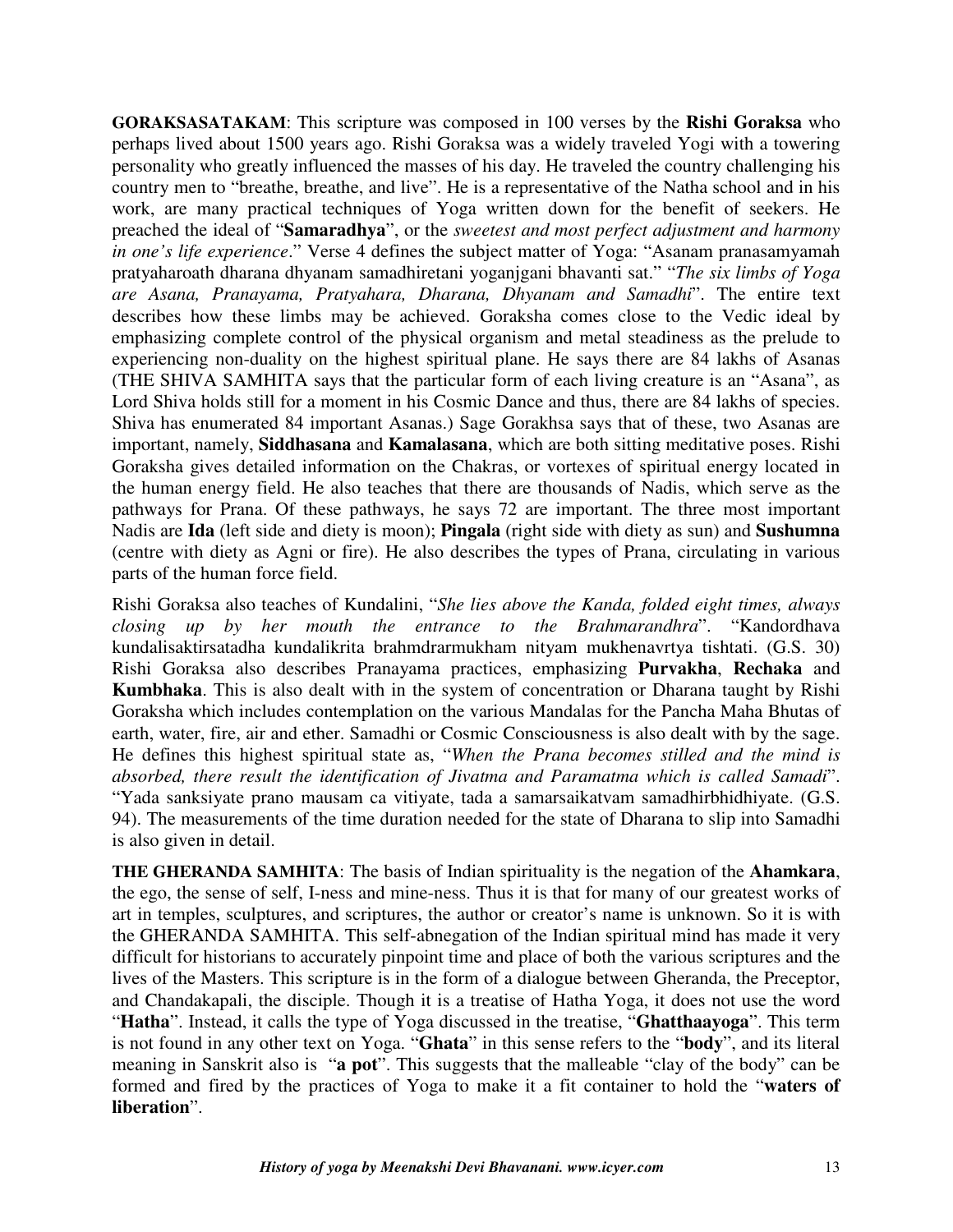A beautiful statement by this Rishi occurs in G.S.1.4 "*There are no fetters like those of illusion (Maya); No strength like that which comes from discipline (Yoga); there is no friend higher than knowledge (Jnana) and no greater enemy than egoism (Ahamkara)*.

Whereas Yogamaharishi Patanjali calls Yoga as "**Ashtanga**", (Eight Limbs) and Rishi Goraksa calls Yoga as "**Shatanga**", (Six Limbs) Rishi Gheranda enunciates "**Saptayoga**" or "Seven Limbs" of Yoga. According to this Rishi the seven exercises for making the body fit for Divine Wisdom include: purificatory, strengthening, steadying, calming and those leading to lightness, perception and isolation. (Sudhanain dradhata caiva sthairyam dhairyam cal lagharam, pratyaksam ca nirilipatm ca ghatasya sapta sadhnam. G.S.1:9). Rishi Gheranda classifies the Yoga practices as 1. Kriyas: Dhautis, Bastis, Neti, Trataka, Nauli, Kapalbhatis 2. Asanas 3. Mudras 4. Pratyahara 5. Pranayama 6. Dhyana 7. Samadhi. Great emphasis is given to the purificatory practices which are quite elaborate.

**Asanas** have been described in great detail in this work. Again we find the concept of 84 lakhs of Asanas described by Lord Shiva. There are as many Asanas as there are creatures on earth. "Asanani samasthani yavante jivajantavah, caturasiti laksaru sivena kathithanica" (G.S.2.1). Among these, says the Rishi, eighty-four are best, and of those eighty-four, thirty-two have been found useful for mankind. The thirty-two Asanas recorded by Rishi Gheranda are:

1. Siddam (Perfect Posture); 2. Padmam (Lotus Posture); 3 Bhadram (Gentle Posture); 4. Muktam (Free Posture); 5. Vajram (Adamant Posture); 6. Swastika (Prosperous Posture); 7. Sinham (Lion Posture); 8. Gomukha (Cow-mouth Posture); 9. Vira (Heroic Posture); 10. Dhanur (Bow Posture); 11. Mritam (Corpse Posture) 12. 10. Dhanur (Bow Posture); 11. Mritam (Corpse Posture) 12. Guptam (Hidden Posture); 13. Matsyam (Fish Posture); 14. Matsendra; 15. Goraksha; 16. Paschimottana; 17. Utkatam (Hazardous Posture); 18. Sankatam (Dangerous Posture); 19. Mayuram (Peacock Posture); 20. Kukkutam (Cock Posture); 21. Kurma (Tortoise Posture); 22. Uttana Manduka; 23. Uttana Kurmakam; 24. Vriksha (Tree Posture); 25. Manduka (Frog Posture); 26. Garuda (Eagle Posture); 27. Vrisham (Bull Posture); 28. Salabha (Locust Posture); 29. Makara (Dolphine Posture); 30. Ushtram (Camel Posture); 31. Bhugangam (Snake Posture); 32. Yoga Mudra.

Twenty five Mudras are discussed, and afterward, Lord Shiva is quoted as telling Devi, "*O Devi. I have told you all the Mudras. Their knowledge leads to adeptship. It should be kept secret with great care and should not be taught indiscriminately to everyone. This gives happiness to the Yogis*". Again we see the idea that Yoga knowledge should be kept secret.

This great Rishi also discusses **Pratyahara** and **Pranayama** techniques laying emphasis first on the purification of the Nadis, asking, "*Vayu cannot enter the Nadis so long as they are full of impurities. How then can Pranayama be accomplished? First, the Nadis should be purified*".

Sage Gheranda also discusses **Dhyana** and **Samadhi** in detail. He divides **Dhyana** into three types: "*Dhyana or meditation is of three kinds; gross, subtle and luminous. When a particular figure, such as one's Guru or Diety is contemplated, it is Sthula or gross; when Brahman or Prakriti is contemplated as a mass of light it is called Jyothi meditation; when Brahman as a Bindu (point) and Kundali force is contemplated, it is Sukshma or subtle meditation*". (G.S. 6:1).

**HATHA YOGA PRADIPIKA**: The HATHA YOGA PRADIPIKA is of later authorship, perhaps written about 500 – 700 years ago. Even today, **Hatha Yoga Pradapika** is claimed to be the source book of instruction by many Yoga teachers. It was authored by Yogi Swatmarama Suri. It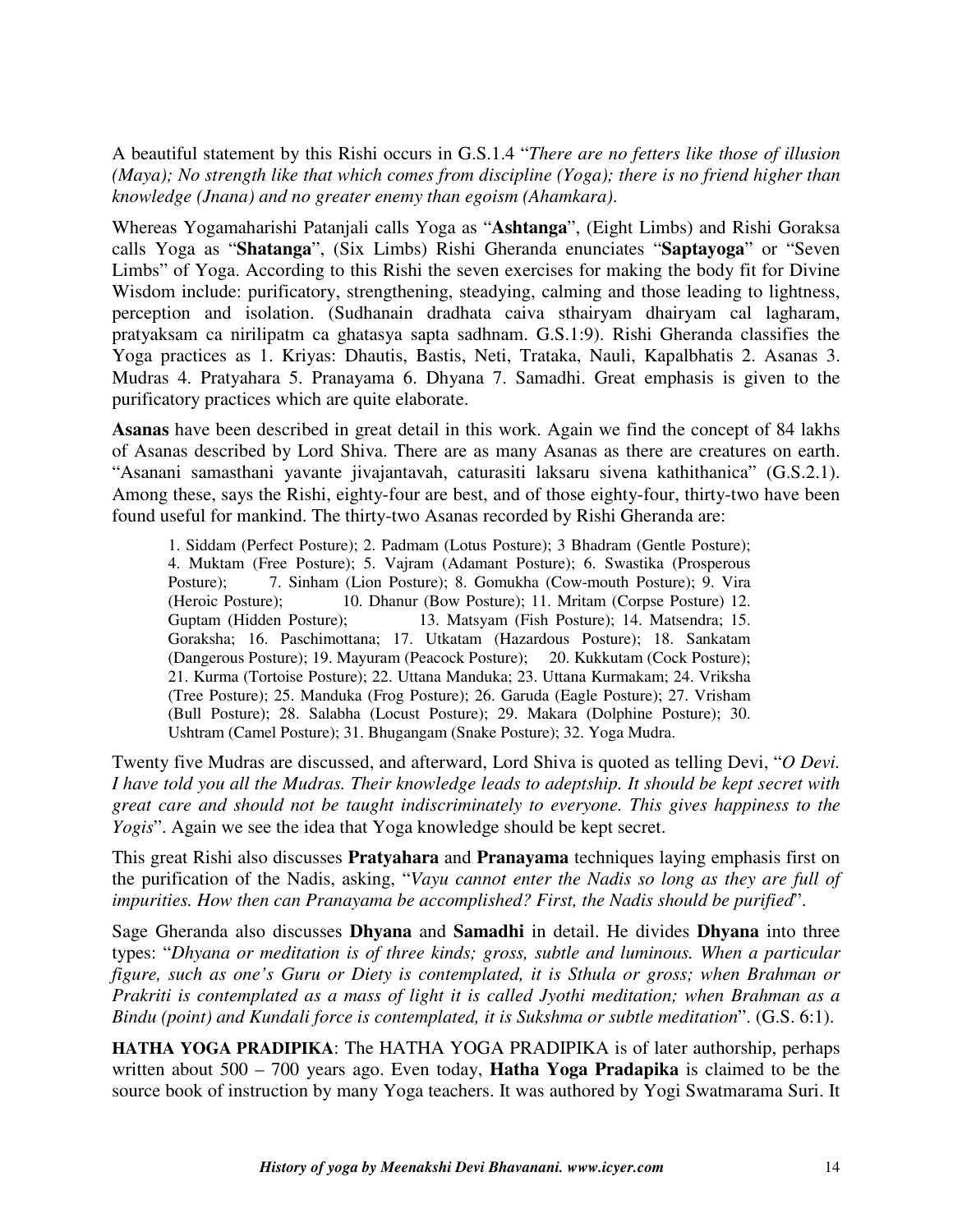is divided into four Chapters. The first chapter is on **Asanas**; the Second Chapter is on **Pranayama**; the third chapter is on **Mudras** and the fourth chapter on **Samadhi**. Sage Svatmarama Suri in his second verse, proclaims that "*Svatmarama Yogin, having saluted his Lord and Guru, teaches the Hatha Vidya solely for the attainment of Raja Yoga*. (Chapter I, V.2)" In 389 verses the sage gives fairly detailed instruction in Asanas, Pranayama, Mudras and means of attaining Samadhi. Sage Swatmarama Suri describes only fifteen Asanas, of which a few resemble those common in today's Hatha Yoga. He describes four of these Asanas, as the "best among postures". They are: **Siddha Asana; Padma Asana; Simha Asana and Bhadra Asana** (Verse 33 Chapter One).

The Asanas described by Swatmarama Suri in Verse 19 through 32 of Chapter One are as follows: *Swastika Asana, Gomukhasana, Vira Asana, Kurma Asana, Kukkut Asana, Uttana Kurma, Dhanur Asana, Matsyendra Asana, Paschimmotana Asana, Mayura Asana and Shava Asana*. In Verse 33 of Chapter One he says, "*The Asanas propounded by Lord Shiva are eighytfour in number. Of these I shall describe four which are the quintinessence*". In Verse 34 he continues, "*These four are Siddha, Padma, Simha and Bhadra (Asanas) are most excellent. Of these four, the most comfortable, Siddha Asana, can always be assumed. "In the remaining verses of the first chapter, the Guru also discusses which foods are to be eaten. He recommends, "filling half the stomach with food, one quarter with water and leaving one fourth of the stomach free as an offering to Lord Shiva"*. (H.Y.P. Chapt, I, V.58).

In Chapter Two entitled PRANAYAMA the Shat Karmas, or "Six Purificatory Acts" are described. They include **Dhauti**, **Vasti**, **Neti**, **Trataka**, **Nauli** and **Kapalabhati**. However, the Guru says in Verse 21. Chapter II "…. *One who is flabby and phlegmatic should first practise these six acts. Others who do not have these defects should not practise them*". In Verse 44 of Chapter Two, he lists eight kinds of **Kumbhakas** (Pranayamas). "*The different Kumbhakas are now described: There are eight Kumbhakas, namely Surya Bhedana, Ujjayi, Sitkari, Sitkali, Bhastrika, Bhramari, Murcha and Plavini*".

*In Verse 76 of Chapter II, he says, "One cannot obtain perfection in Raja Yoga without Hatha Yoga, nor perfection in Hatha Yoga without Raja Yoga, so both should be practised till perfection (in Raja Yoga) is obtained." In Chapter Three, Sage Swatmarama Suri describes the Mudras in Verses 6 and 7. "Maha Mudra, Maha Bandha, Maha Vedha, Khecari, Uddiyana, Mula Bandha, Jalandhara Bandha, Viparitakaranai, Vajroli and Shaktichalana, these are the ten Mudras. They destroy old age and death". He also gives instructions in rousal of Kundalini*. Chapter Four is devoted to instructions in obtaining Samadhi. In Verse Five of Chapter Four, he says, "*Samadhi is explained: As salt in water unites and dissolves with it, a likewise merging of mind and self is Samadhi". Verse 6. "When Prana is without any movement in Kumbhaka and the mind is absorbed in the Self, the state of harmony is called Samadhi*".

Swatmarama Suri also mentions 72,000 **Nadis** and claims only **Sushumna Nadi** is of importance. He describes many methods of achieving the Samadhi state. He puts most emphasis on the use of **Nada**, or Inner Sound. He says in Verse 66, Chapter Four, "*The primeval Lord Shiva has expounded one crore and a quarter of effective ways for the attainment of Laya (absorption) but we think that one thing, devotion to Nada, alone is the most important of all these ways*".

Again in Verse 94, Chapter Four he says, "*Nada is like the net which ensnares the deer (the mind) and it is also the hunter who slays the deer within (the mind)*." He describes many aspects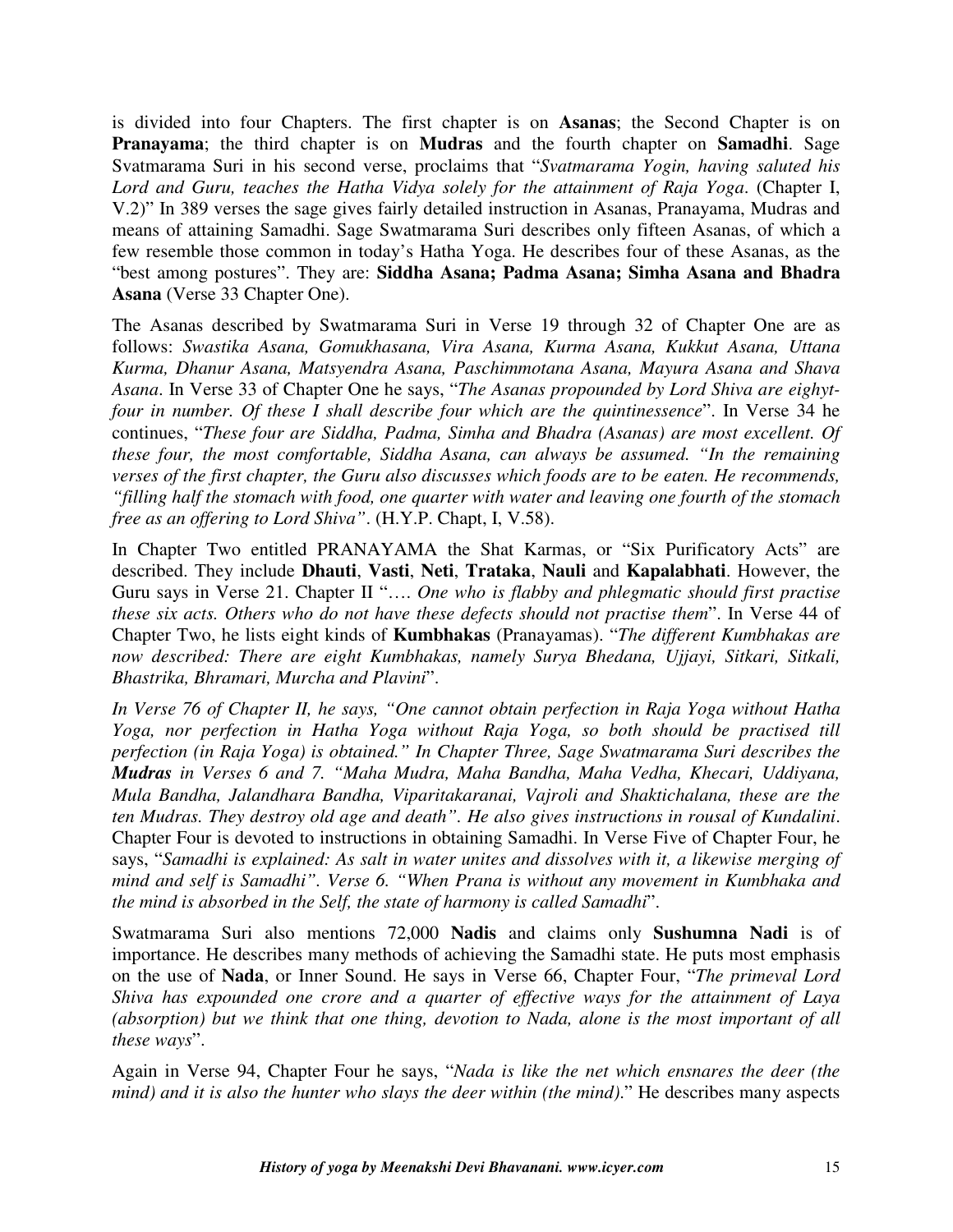of Nada Yoga and also Samadhi. Swatmarama Suri concludes his work with Verse 114 of the Fourth Chapter, "*As long as the Prana does not flow in the central way (through Sushumna) and enter the Brahmarandhra, as long as the semen does not become steady through restraint of breath, so long as the mind does not in meditation reflect the natural state (of the object contemplated upon, i.e. Brahman), so long as those who talk of spiritual knowledge indulge only in boastful and false prattle" (there is no success in Yoga)*.

In the HATHA YOGA PRADIPIKA, unlike other texts discussed thus far, much practical instruction is given in Asanas, Pranayama, Mudras and even in methods of attaining Samadhi. Yet, the instruction given is couched in difficult and deliberately obscure language. It is not a textbook on Yoga and Yoga practices could not be undertaken merely on the basis of studying the text. The references are far too obscure and too ambiguous. The Guru himself makes many references throughout the work, for the need for the practices to be kept secret. If he intended his work to be used as a practical guide to practices, he would never have written them down, violating his own cautions. Like all ancient Gurus, the written aspect of the teaching was only the tip of the iceberg, a "jolt" to the memory of the student, a reminder of the whole and not containing the whole within itself.

In Chapter One, V.11, for example, he says "*The Yogic desirous of obtaining Siddhi should keep the Hatha Yoga very secret. For it is potent when kept secret and ineffective when injudiciously revealed*". In Chapter III, V.9, he says, "*This should be kept secret like a casket of precious gems. It should not be spoken of to anybody as in the case of intercourse with a well born woman*". This theme of secrecy runs throughout his work. He also stresses time and again, the need for the direct guidance of the Guru. Verse 78 of Chapter Three: "*There is an excellent Karana by which the sun is duped. This should be learnt from the Guru and not through the study of the Shastras*". In Chapter Four, V.8 he says, "*Who really knows the greatness of Raja Yoga? Jnana, Mukti, Sthiti and Siddhi are obtained through the teaching of the Guru*".

Thus though this text does appear to give quite detailed instructions in Asanas, Pranayama, Mudras and means of practicing Dhyana, in reality the references are very obscure and deliberately kept ambiguous, forcing the sincere aspirant not to rely on the text alone, but to seek the guidance of a qualified Master.

#### **III. YOGA IN MODERN TIME**

The **Modern Yoga Period** which coincides with the movement of Yogic concepts to the West in a powerful wave, is usually traced back to Sept 11, 1893 when Swami Vivekananda made his historic address to the World Parliament of Religious in Chicago, U.S.A. In a very brief overview of the history of Yoga in modern times, one may divide the period into three cycles and name several prominent World Teacher who actively taught in each period.

The cyclical nature of history has been acknowledged, both in the East and the West. The concept of **Yugas** is well established in Hinduism, but even Western Philosophers recognize these "waves of events and personalities" which seem to crest at certain moments and break upon the shores of time, disperse, and crest again. In tracing the history of modern Yoga, we may recognize major "waves" which crested since the appearance of Swami Vivekananda on the world stage.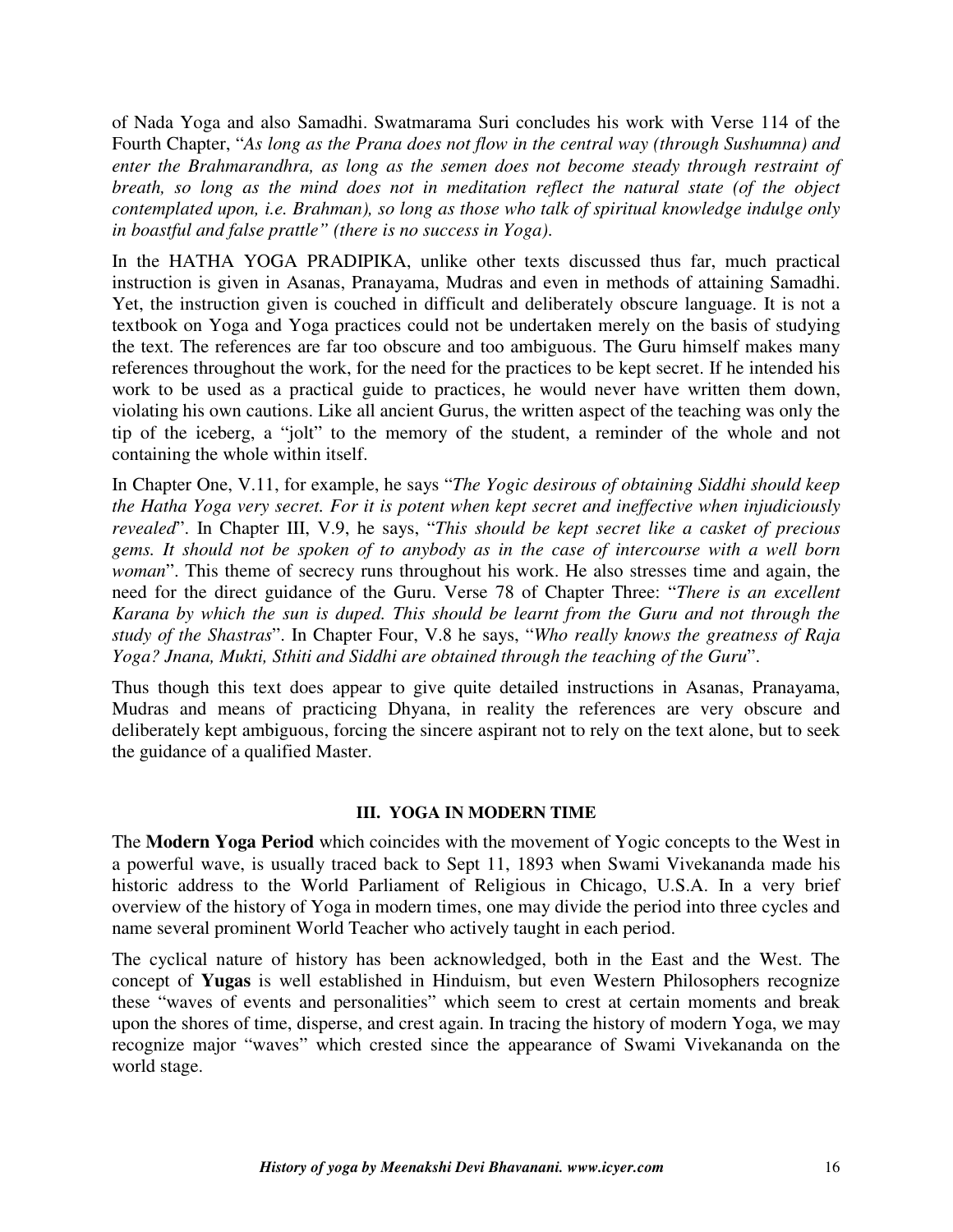- 1. THE PERIOD OF 1893 to 1920 Sri Ramakrishna, Dakshineswar, Bengal Sri Ramana Maharishi, Thiruvannamalai, Tamil Nadu Swami Vivekananda, Calcutta, Bengal Lahiri Mahasaya, Varanasi, Uttar Pradesh Sri Kanakananda, Varanasi, Uttar Pradesh and Bengal
- 2. THE PERIOD OF 1920 to 1960

 Swami Yogananda, Bengal (Later California, U.S.A) J. Krishnamurthi Sri Swami Sivananda, Rishikesh, Uttar Pradesh Sri Krishnamacharya, Madras, India Sri Aruobindo and The Mother, Pondicherry, India Sri Kuvalayananda, Kaivalyadhama, Pune, Maharashtra Dr. Ananda Bhavanani, Vancouver, Canada Sri Yogendra, Bombay, Maharashtra Smt Indra Devi, Russia (Later Argentina, South America)

### 3. FROM 1960 TO PRESENT TIMES

 Yogamaharishi Dr. Swami Gitananda Giri, Pondicherry, India Yogacharya BKS Iyengar, Pune, Maharashtra Sri Pattabhi Jois, Mysore City, Karnataka State Swami Paramhamsa Swami Satyananda, Monghyr, Bihar Swami Vishnu Devananda, Valmorin, Canada Swami Satchitananda, Yogaville, VA, U.S.A. Sri Amrit Desai, U.S.A. Sri T.K.V. Desichachar, Chennai, India Sri Jayadev Yogendra, Bombay Swami Rama, Honesdale, Pennsyvlvannia, U.S.A. Shri Dhirendra Brahmachari, New Delhi, India Mahesh Yogi, Rishikesh (Now head quartered in Holland)

One of the peculiarities of this movement of Yoga science from East to West is that many of the early adherents were products of Lord Macaulay's "British system of education" in India. They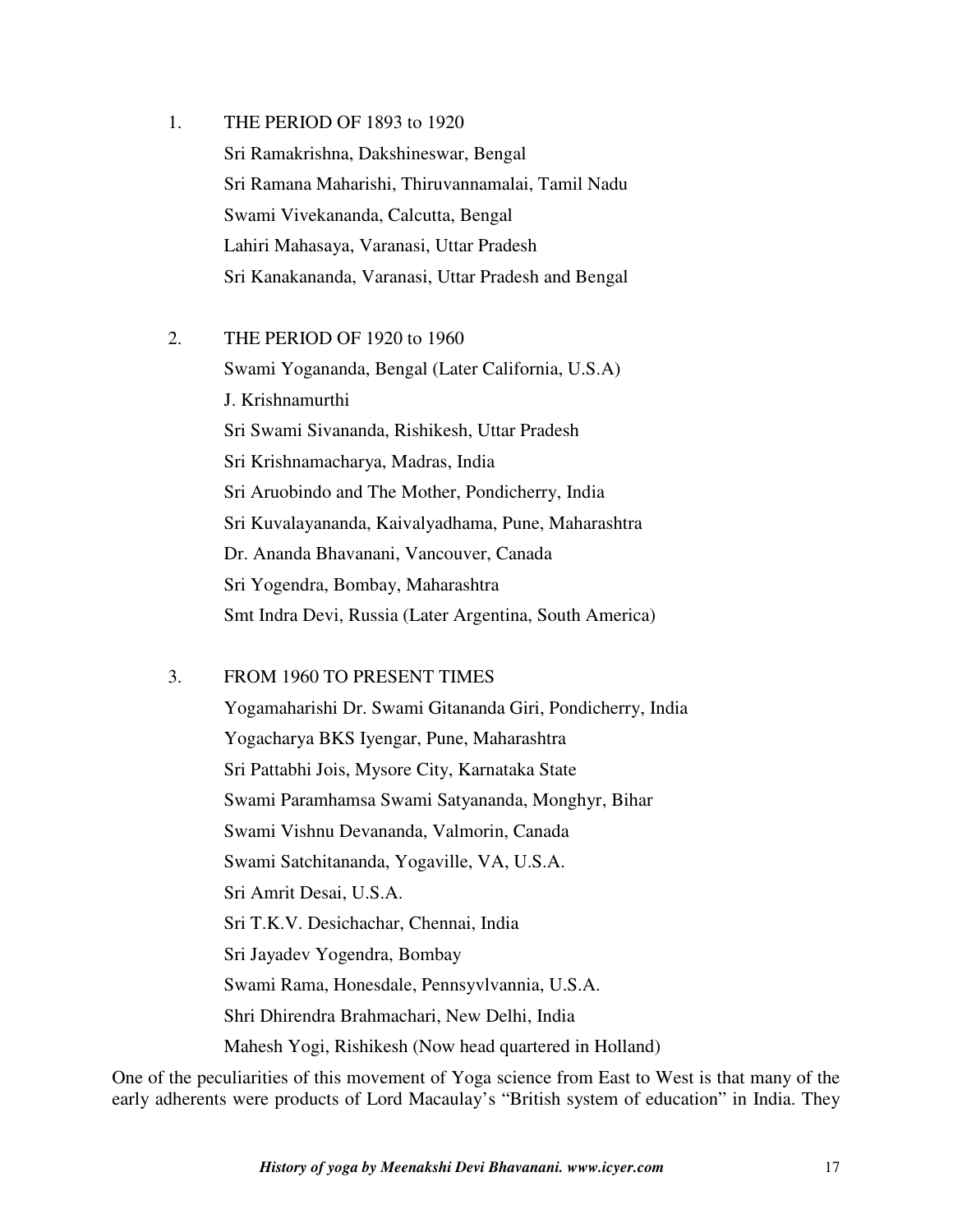were well versed not only in English, but also in the British cultural life style. This "British veneer" made the Yogic messengers eminently attractive to the Western public.

The Masters of the first period of Modern Yoga, Sri Ramakrishna, and his disciple Swami Vivekananda and Ramana Maharishi were very much in the Vedantic, Advaitic tradition of Adi Sankara. They did not put much emphasis on Asana, Pranayama or other Yogic practices. Vichara, inquiry, especially using the Upanishadic device, "**Koham**" – "**Who Am I**?" was heavily favoured by Ramana Maharishi, the Sage of Arunachala. Ramakrishna was a Bhakti – drenched devotee of Devi, an eclectic who claimed to have practised the "methods of all religions". Swami Vivekananda was a powerful writer, orator and charismatic leader, who advocated Karma Yoga, selfless service, along with Manasa, Vichara, and Dhyana. Out of the combination of these two great souls, has risen the powerful social force of the Ramakrishna Mission. Lahiri Mahasaya was a Bengali mystic, who was the Guru of Yukteshwar, the Guru of Swami Yogananda. Lahiri Mahasaya was the brother disciple of Ram Gopal Majumdhar, who later became known as Swami Kanakananda.

In this Bengali Tantric tradition, followed by Lahari Mahacaya, Swami Yukteshwar, Swami Kanakananda and later, Swami Yogananda and Swami Gitananda, certain esoteric practices of Kundalini arousal were emphasized, which also included certain Asanas and Pranayama. Swami Yogananda went to the U.S.A. and founded the Self Realination society. He was one of the major forces bringing awareness in a widely popular level. His classic book the **Autobiography of a**  Yogi has arguably introduced more English speaking people to the concepts of Yoga than any other book in the 20<sup>th</sup> Century, so wide was its appeal. Swami Yukteshwar was not so well known, and his fame is due primarily as that of the Guru of Swami Yogananda. Swami Kanakananda was custodian of a great body of Bengali Tantric teachings. His encounter with Swami Yogananda is described in the book "**Autobiography of a Yogi**". Though widely known for his Siddhis (Vak Siddhi) and the ability to go without sleep which earned him the epithet of the "Sleepless Saint". Swami Kanakananda, like Swami Yukteshwar, later become known world wide as the Guru of his famous disciple Dr. Swami Gitananda. Swami Kanakananda was also a master of an intricate system of Hatha Yoga Asanas, Kriyas, Mudras, Pranayamas and an elaborate system of Chakric concentration – meditation. He was also an expert in the Yantra, the Science of Number, Name and Form.

The second wave of Modern Yoga Masters was also heavily dominated by English speaking, Western educated Indians who were predominately Vedantic, Adwaitic, in the tradition of Adi Sankara. Swami Sivananda of Rishikesh was the dynamic force which unleashed scores of young Sanayasis around the world, who set up Yoga Vedanta Centres in nearly every country. Swami Sivananda a Medical doctor, was primarily a Vedantist in the tradition of Adi Sankara. A genial, loving man, he advocated a simple life style, pure living, Bhakti and Karma Yoga, Japa and scriptural study. When Hatha Yoga adepts came to his Divine Life Society headquarters in Rishikesh, he had them teach his young disciples the art of Asanas and Pranayama, but he himself practised very little of those techniques himself. The intellectual path of Vichara and Jnana Yoga was very much the essence of the teachings of Sri Aurobindo and Jiddhu Krishnamurthi. Sri Aurobindo was a great scholar, and his analysis and commentaries, on the ancient Sanskrit texts contain invaluable insights. He was a visionary who carved his own path called **Integral Yoga**, in which he tried to "spiritualize the material". He himself remained a recluse for the last 25 years of his life, but his vision was made manifest through the work of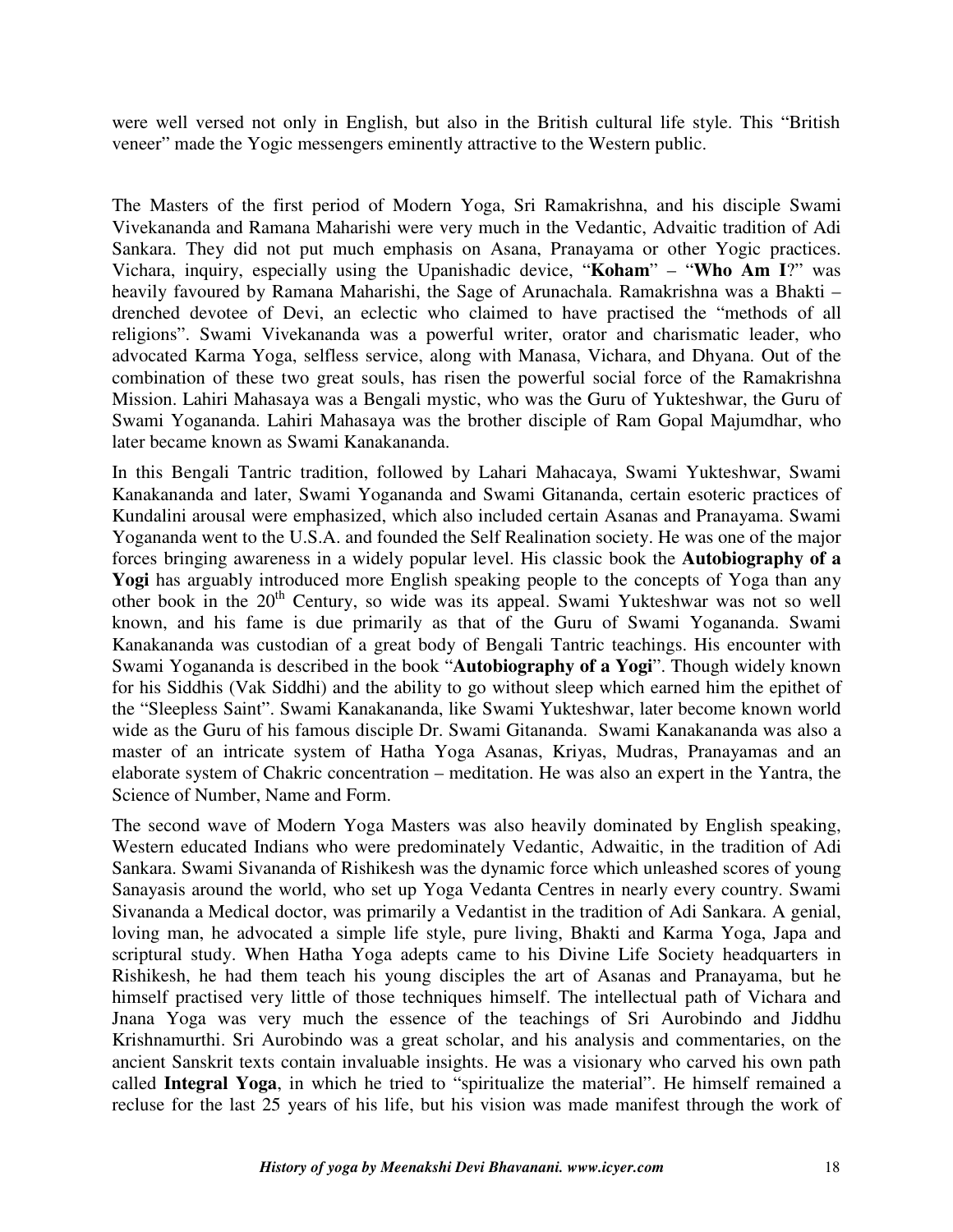Mira Alfanso, later simply called "The Mother". She was a French woman who was his Shakti in Pondicherry. The classical Hindu approach to Yoga, including Asanas, Pranayama, Mantra and traditional spiritual practices were not important in their world view. Work was worship and Karma Yoga was to bring consciousness into the material world. J. Krishnamurthi carved a lonely path to the Divine, insisting that man must discard all traditions, all practices, and delve deep within himself to find that Ultimate Truth. Swami Kuvalyananda of Lonavla and Sri Yogendra of Bombay, though Swami Malsaraj carved quite different trajectories in the field of Yoga. The world famous Kaivalyadhama at Lonavla, founded by Kuvalayananda, emphasized modern scientific validation for the ancient Yogic practices of Asanas, Pranayama, Kriyas and Shat Karmas. Scholarly academic analysis of ancient Sanskrit literature was also Swami Kuvalayananda's contribution. Practical Yogic techniques, presented in a medically oriented, scientific fashion together with scholarly study of ancient texts were the Sadhana at Kaivalyadhama, which took on the atmosphere of a college. Sri Yogendra was known as the "Householder Yogi" as he married a student Sita Devi and raised a family. His aim was to make the concepts, practices and techniques of Yoga available to all, especially to ordinary family people. He felt Yoga could be used to create a better life style. Yogic attitudes, simple Asanas, Pranayama, relaxation and health oriented techniques, were systematically devised to help people solve the problems of daily living. From the 1930's Dr. Ananda Bhavanani who had gone to England to study medicine at the age of 16, also spread the teachings of his Guru Swami Kanakananda as a complete system of physical, mental, and emotional practices leading to spiritual realization. With his scientific medical back ground and multi-cultural experience, Dr. Bhavanani (who later became known as Swami Gitananda) did much to put the ancient concept of Yoga into a modern language easily acceptable to the Western mind. Indra Devi, a Russian born woman, studied in India with Patabhi Jois, later became a devotee of Sai Baba and set up many Yoga centres in U.S.A, Mexico and South America. As a charismatic personality, she attracted many to the basic concepts and practice of Yoga.

Krishnamacharya was a Sanskrit scholar and Yoga tutor in the palace of the Maharaj of Mysore. He developed a unique approach to Yoga Asana, based on an ancient manuscript called the Yoga Korunta. His very vigoruous, athletic, acrobatic approach to Yoga Asanas was attractive, especially to Westerners and those who enjoyed physical challenges.

The recent Masters of Yoga have put more emphasis on the practices of Asana and Pranayama, sometimes even neglecting the higher spiritual and morally based aims of the ancient science. Of course, the most famous Yoga Master in the world is BKS Iyengar whose "**Light on Yoga**" remains the classic definition and categorization of Yoga Asanas. Iyengar and K. Pattabhi Jois, (who in the last decade has begun to equal Iyengar in global popularity, were both disciples of Krishnamacharya. They both follow a vigorous, rigourous system of strong body discipline. The disciples of Swami Sivananda have fanned out across the world, building huge Ashrams and global Yoga networks, teaching a mixture of Vedanta and Yogic Asanas and Pranayama Most famous amongst them have been Swami Vishnudevananda (Canada); Swami Satchitananda and Swami Jyothirmayananda (U.S.A) and Swami Satyananda (India).

Krishnamacharya's son Desikachar has also become a global Guru in his own right. His style of teaching is quite different from his father's two other famous disciples, BKS Iyengar and Pattabhi Jois. Swami Rama, who claimed a Himalayan Master as his Guru, set up the Himalayan Institute in the USA and taught basic Yoga Asanas, Pranayama and Vedanda. Yogi Amrit Desa, disciple of Swami Kripalananda, formulated a modern "Yoga Mixture" of New Age Therapies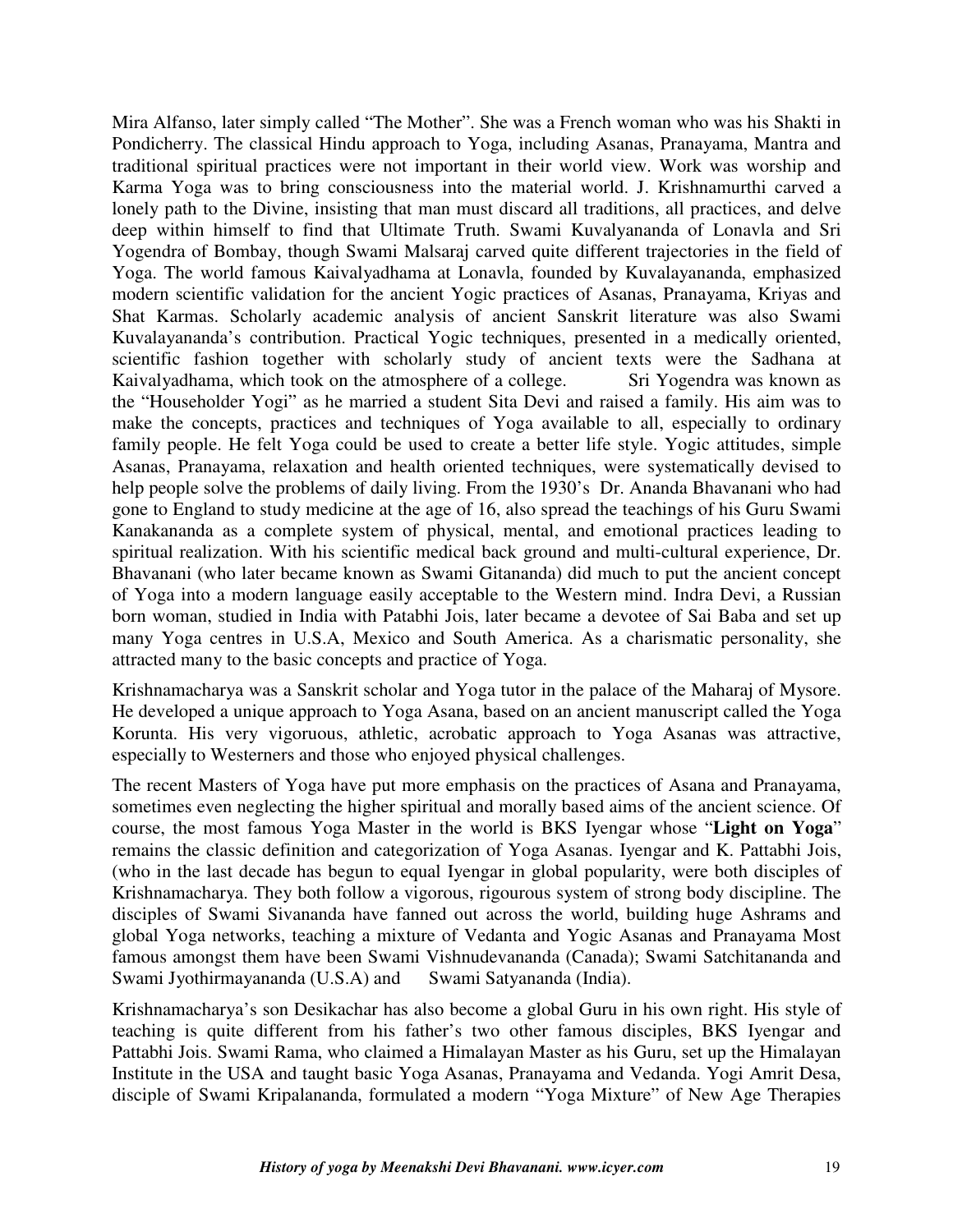and Yogic concepts which has come to be known as Kripalu Yoga. Swami Gitananda, formerly known as Dr. Ananda Bhavanani, propagated his Guru is system of Bengali Tantra with an elaborate system of Asanas, Kriyas, Mudras, Pranayama and concentration and meditation techniques. This system was set within the structure of Patanjali's Ashtanga Yoga concepts. As well Swami Gitananda insisted that his students understand the ethic of the culture of the Vedic Rishis, the restraints and observances which are part of a cultural spiritual life. Hence the Paramparai he represented was termed. "Rishiculture Ashtanga Yoga".

Many other charismatic energetic personalities have emerged in the last several decades, propagating different forms of "Yoga". What their contribution to the great stream of Yogic consciousness will be, will be ascertained only in the years to come. Time is the final test of the value of the teachings. Those which withstand this "test of time" will surely also enter the portals of "The History of Yoga".

The entire concept, structure and basis of Yoga has undergone tremendous change in modern times. Many factors affected the Yoga movement. Travel had become easy. The Westerners appetite for the "Exotic East" had been whetted; "hippy movements" in the 1960's rebelled against the traditional religious and social values; Rising modern problems in dealing with physical, emotional and mental health; and the vastly increased leisure time and global communication network cultivated a fertile garden for the thousands of "New Age Gurus", eager to take the "Spiritual Message of the East" to the "decadent" West. It is not in the scope of this essay to chronicle the immense number of Indian Gurus, Yogic and otherwise, who made the pilgrimage to the "Mecca of Materialism on Western Shores", during this time. Thousands of charlatans took advantage of the gullibity of the disillusioned youth. Hundreds more succeeded in making "Big Names" for themselves, building gigantic organizations which resembled big business corporations; amassing fortunes and collecting hundreds of thousands of "followers" in the name of Eastern mysticism or Yoga. The new "Jet Age Guru" came into being. Gone was the ascetic ethos. Gone was the simple living and the humble manner. Gone was the mastery of desires and the discipline of body, mind and emotions. Gone were the moral and ethical restraints. "Peace at any price" was the modern Mantra. A great appeal was made to the "emotional vaccum" the "angst" which is so prevalent in the industrial, ubanised society. Huge fortunes and spiritual empires were built in the West". The new Gurus lived in five star hotels, owned private jets, occupied castles and mansions, rode in Rolls Royces. They hired advertising agencies to present a "marketable image" and used all the promotional gimmicks of the commercially minded West to lure disciples and followers. Inevitable problems and scandals also rose, and many of the major "Indian Gurus" were involved in huge sexual and financial scandals, accused by their women disciples of sexual seduction. Many other Gurus were embroiled in financial scams. Some organizations even broke into schisms using violent methods against each other. "Yoga" became a commodity to be "sold" and the fees for "Yoga instruction" were high. Mantras were sold by Mahesh Yogi's TM for as much as US dollars 300 "per mantra" in the 1970's. Communes were set up in which educated, intelligent followers gave their professional services freely to the institutions, allowing their Gurus and leaders to live in unparallel luxury. Courses in Yoga and other "New Age Therapies" were structured and packaged attractively and weekends such as "Finding Your True Self" could cost as much as 1000 dollars (with attached bath). The Gurus carefully cultivated their images, and kept themselves secluded and isolated from their followers, allowing only a chosen few into the inner circle. Yoga and Hindu spirituality took on the aura of a "cult". The old Western Christian prejudice against things of the East, made it easy for the modern mind to "accept emotionalism"